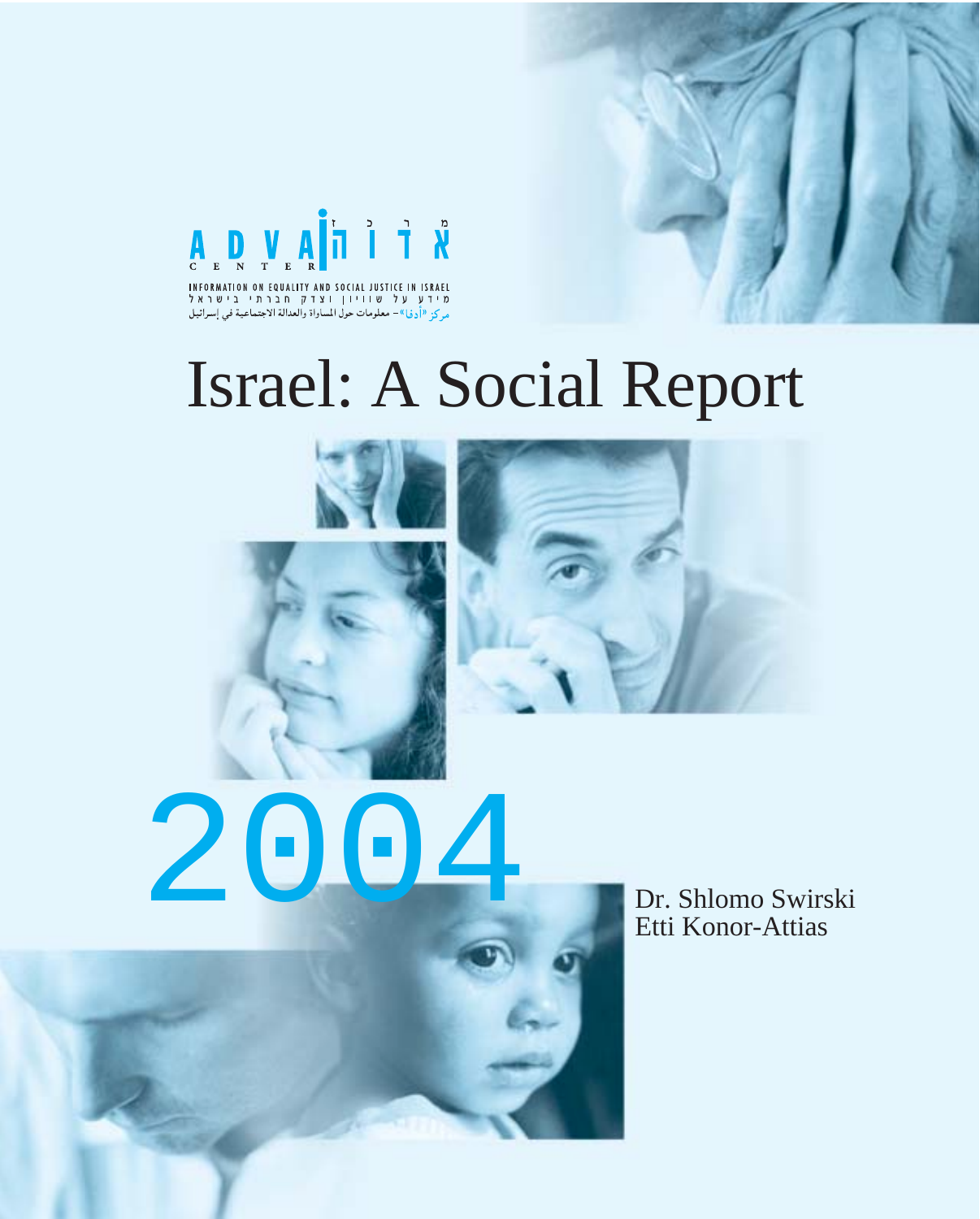The Adva Center is an action-oriented policy analysis institute focused on equality and social justice issues.

#### **Board of Directors**

Dr. Yossi Dahan, Chair Ms. Gilberte Finkel, Treasurer Professor Ismail Abu-Saad Dr. Nitza Berkowitch Dr. Dani Filc Dr. Rachel Kallus Professor (Emeritus) Hubert Law-Yone Dr. Uri Ram Dr. Yitzhak Saporta Dr. Rivka Savaiya Professor Oren Yiftachel Professor Yossi Yona

#### **Staff**

Executive Director: Ms. Barbara Swirski Academic Director: Dr. Shlomo Swirski Research Coordinator: Ms. Etti Konor-Attias Economist: Mr. Etai Shurtz Public Relations/Outreach: Ms. Neta Silony Development Officer: Ms. Kathy Ron Office Manager: Ms. Yael Eisenberg Special Research Projects: Mr. Kefaleh Yosef Ms. Yael Hason

#### **Audit Committee**

Attorney Ovadia Golestany Attorney Dori Spivak

#### **Academic Advisory Committee**

Professor Majid al-Haj Dr. Zeev Degani Dr. Henriette Dahan Professor Abraham Doron Dr. Linda Efroni Dr. Natan Gover Mr. Muhammed Habib-Allah Dr. Deborah Kalekin-Fishman Dr. Hatim Kanaaneh Professor Yossi Katan Dr. Andre Mazawi Dr. Mariam Mar'i

Dr. Shoshana Meyer-Young Professor Mordecai Perry Professor Elan Pappe Professor Frances Radai Dr. Sa'adia Rahamim Professor (Emeritus) Henry Rosenfeld Professor Marilyn Safir Professor Ella Shohat Professor Aryeh Shirom Professor (Emeritus) Judith Shuval Ms. Yael Zadok

We at the Adva Center would like to express our sincere thanks to the following organizations for making it possible to publish this report:

> Ford Foundation Heinrich Boell Foundation MAZON: A Jewish Response to Hunger

We also thank the following organizations for their support:

Naomi and Nehemia Cohen Foundation Jacob and Hilda Blaustein Foundation BLS Family Foundation Richard and Rhoda Goldman Fund Mr. Howard Horowitz and Ms. Alisse Waterston Levi Lassen Foundation Middle East Peace Dialogue Network/Richard Goodwin National Council of Jewish Women New Israel Fund OXFAM GB Rich Foundation UJA Federation of New York US-Israel Women to Women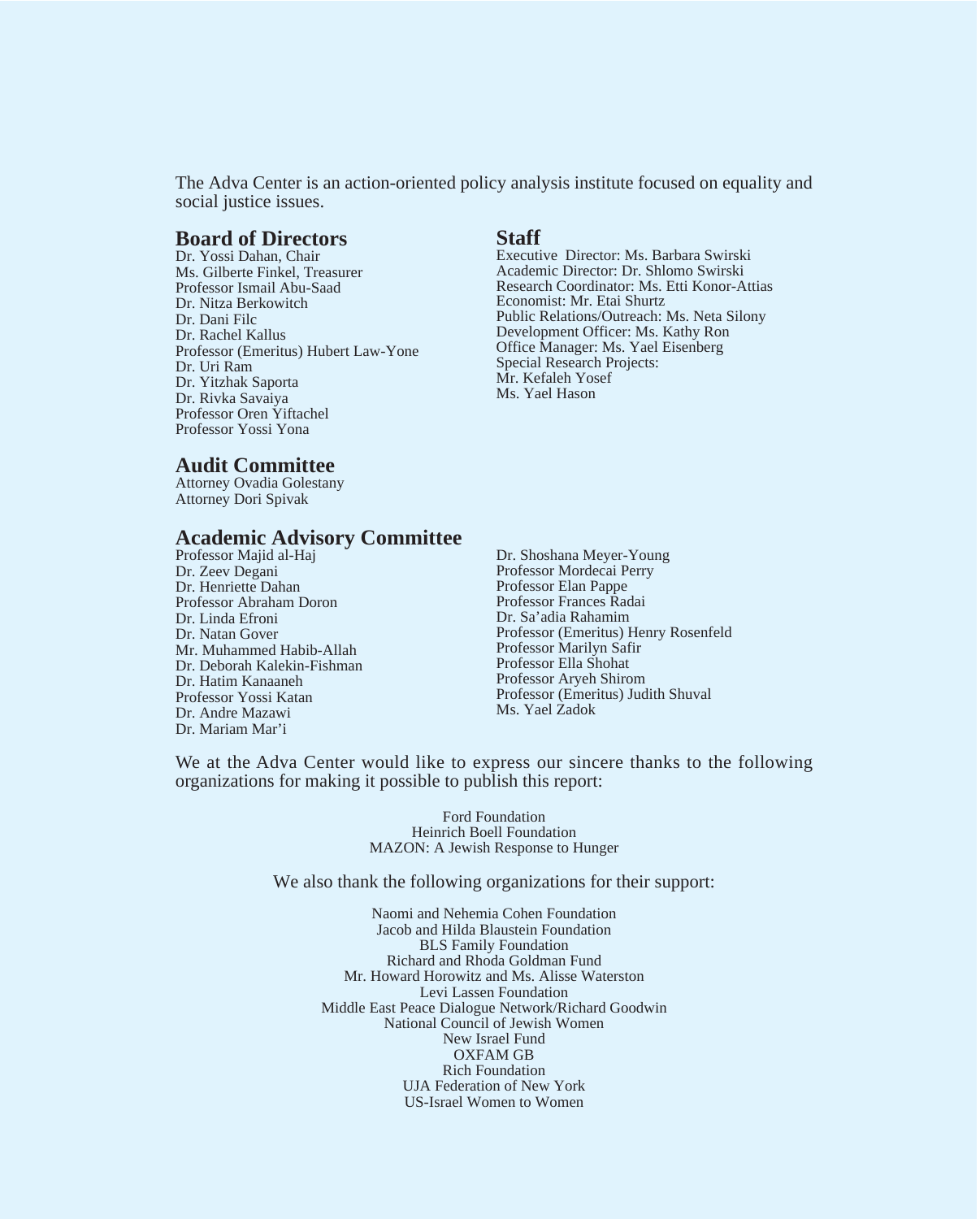#### **Table of Contents**

| Economic Growth: International Comparisons                                       | 5  |
|----------------------------------------------------------------------------------|----|
| Economic Growth and Inequality: The Affluent are the Prime Beneficiaries         | 6  |
| Economic Growth and Inequality: Uneven Development                               | 7  |
| Economic Growth and Inequality: Uneven Investments                               | 8  |
| Economic Growth and Inequality: Hi-Tech Pays Highest Salaries                    | 9  |
| Economic Growth and Inequality: The Upper Crust Gets More of the Pie             | 10 |
| Economic Growth and Inequality: The Share of the Upper Income Brackets Increases | 11 |
| The Shrinking of the Israeli Middle Class, 1988-2002                             | 12 |
| The Shrinking of the Middle Class' Share in the Income Pie, 1988-2002            | 13 |
| <b>Ethnic Inequality</b>                                                         | 14 |
| <b>Gender Inequality</b>                                                         | 15 |
| The Earnings of Senior Management Soar                                           | 16 |
| <b>Welfare for Business</b>                                                      | 17 |
| Most Israelis Earn Less than the Average Wage                                    | 18 |
| Work is No Guarantee Against Poverty                                             | 19 |
| Map of Unemployment                                                              | 20 |
| Education: Over Half of Israeli Youth Fail to Graduate High School With Diplomas | 21 |
| <b>Higher Education: More About Inequality</b>                                   | 22 |
| <b>Higher Education: Inequality by Locality</b>                                  | 23 |
| Health: Public Funding Diminishes and the Sick Pay More                          | 24 |
| Health: Out-of-Pocket Payments Increase                                          | 25 |
| Health: The Burden Shifts to the Consumer                                        | 26 |
| Upheaval in the Pension System Augurs Increasing Inequality                      | 27 |
| <b>Workplace Pensions: Perpetuating Inequality</b>                               | 28 |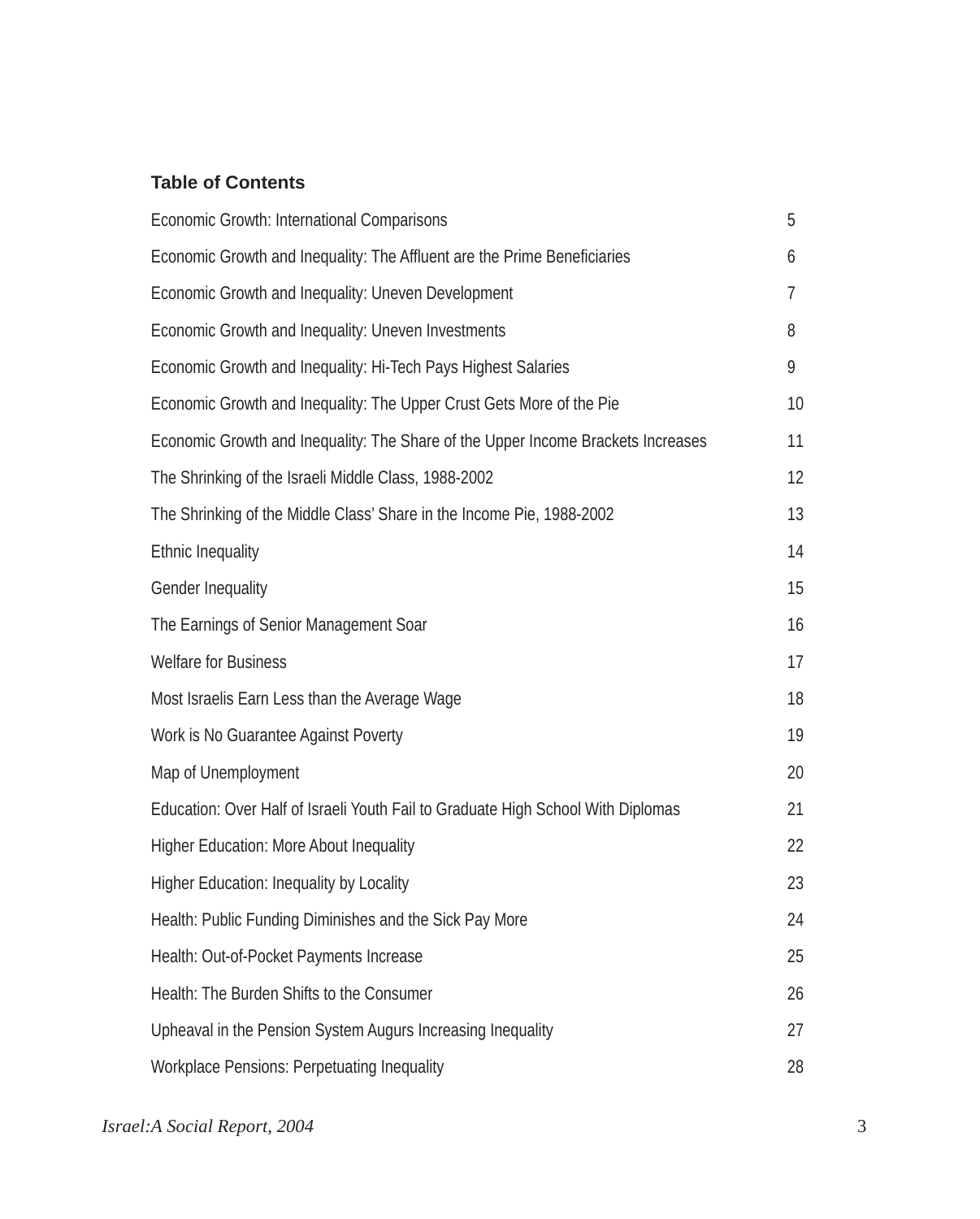#### *Israel: A Social Report – 2003*

*presents the major social and economic trends in Israel.*

*In the last two decades, Israel experienced periods of accelerated economic growth, and joined the ranks of the high-income nations. In the second half of the 1990s, there was a slow-down in economic growth. Following the outbreak of the second Intifada (October 2000), which occurred at the same time as the world economic recession, economic growth in Israel came to a halt. While most of the western world, along with several countries of Asia and South America, recovered quite quickly, Israel's recovery was slower, due to the continuation of the violent conflict and the fact that no serious attempt was made to find a political solution.*

*During the periods of accelerated economic growth, expansion was very uneven. Some economic sectors, first and foremost the hi-tech industries, experienced rapid growth, attracted the largest share of investments and compensated their employees generously.*

*In contrast, many other sectors of the economy experienced only moderate growth if any at all, did not manage to attract investments, and provided minimal compensation for their employees. As a result, the fruits of growth were unevenly distributed. There was a large increase in the income and standard of living of a relatively small percentage of Israelis, while for the majority, there was no noticeable benefit, and some experienced a relative decrease in their standard of living.*

*In the last four years, due to the Intifada, those tendencies have been exacerbated. Unemployment has increased, and the ranks of the poor have swollen.*

*Looking ahead, the government is pinning all hopes for improvement on the private sector. The government limits itself to aiding the private sector with tax reductions and cheaper capital, through successive budget cuts. In the draft budget for fiscal 2005, the Ministry of Finance declared that "only by steady growth of at least four percent per year until the end of the decade will Israel be able to close the gap in per capita income between itself and the OECD countries; reduce social gaps; and bring about the biggest social transformation – from unemployment to gainful employment."*

*The figures presented in this report demonstrate that the present administration may be deluding itself and the public at large: in the last two decades, even during the periods in which economic growth exceeded four percent, inequality did not decrease, due to the fact that economic growth was concentrated in very limited sectors.*

*Unfortunately, the prevailing notion among much of Israel's political elite is that the government should adopt a policy of "hands off" towards economic and social processes, reduce the cost of labor, cut the budget, downsize public services, and reduce the safety net.*

*The figures shown here suggest that if economic growth depends on private initiative alone, it will be concentrated in the most lucrative sectors of the economy and in the central part of the country.*

*In contrast, we view the government as charged with the responsibility of encouraging economic growth throughout the country so that it reaches more parts of the society. We also view the government as charged with the responsibility for utilizing the fruits of economic growth to give the general population of Israel the wherewithal to participate in that growth.*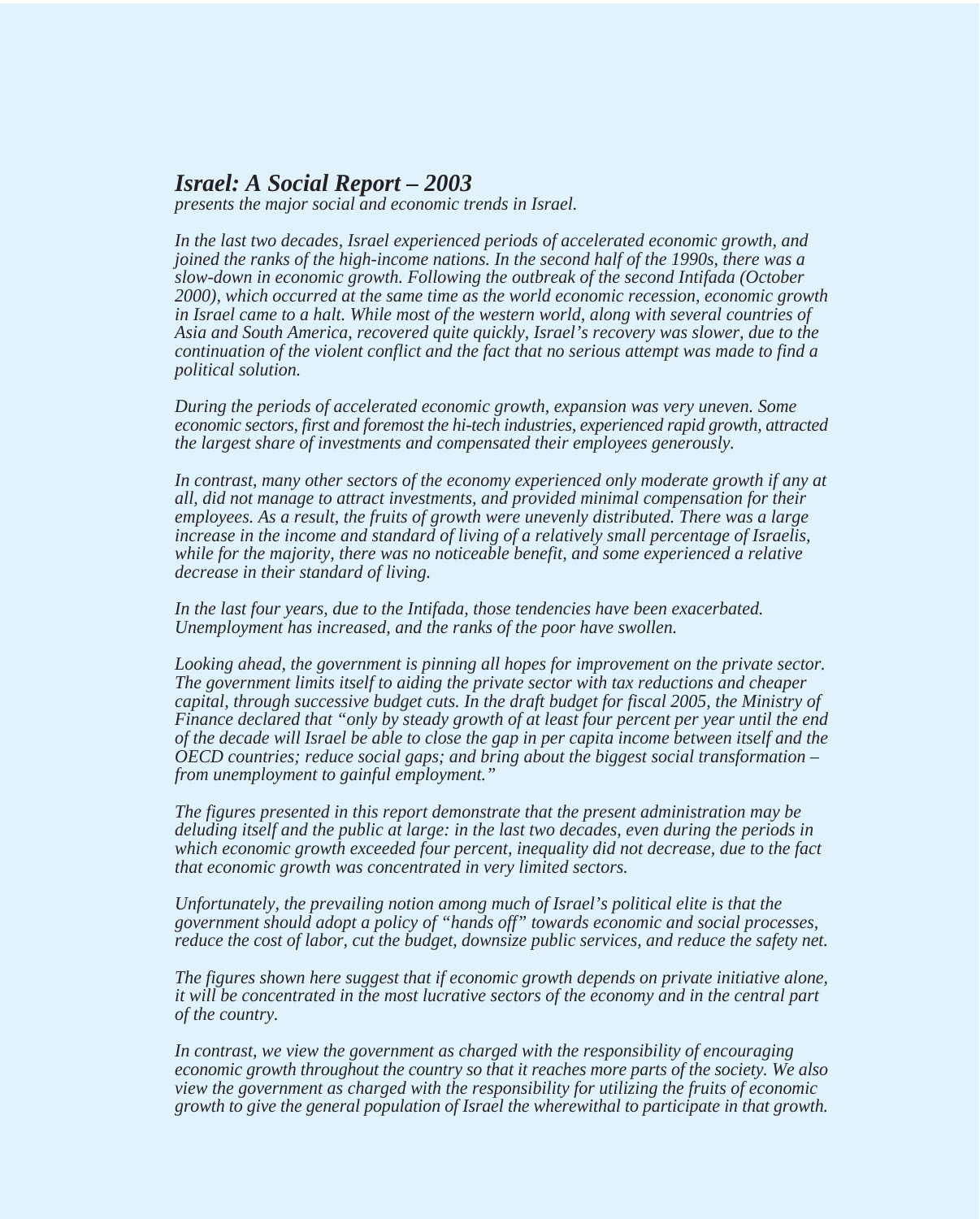## *Economic Growth: International Comparisons*

*Israel now ranks among those countries with high per capita Gross Domestic Product (GDP).*

*In 1980, the GDP in Israel was \$5,612 per capita; in 2002, it totaled \$15,710.*

*In 2000, the GDP was higher - \$17,804. The intifada (2000) brought on a recession, during which per capita GDP decreased for three years in succession. In 2003, per capita GDP was \$16,500.*

*Although Israel's GDP per capita ranks it with the developed nations of the world, it is still low in comparison with the European Union countries that Israel would like to emulate. Although growth in Israel is very impressive compared to that of its neighbors – Egypt, Syria and Jordan – other countries, such as Singapore, show even more dramatic growth.*

*Per Capita GDP in Selected Countries, 1980 and 2002 (in US\$)*



**Note:** "Arab States" include Egypt, Jordan and Syria.

**Source:** Analysis of the Adva Center based on the World Bank publication, World Development Indicators, 2004, Tables 2.1 and 4.2.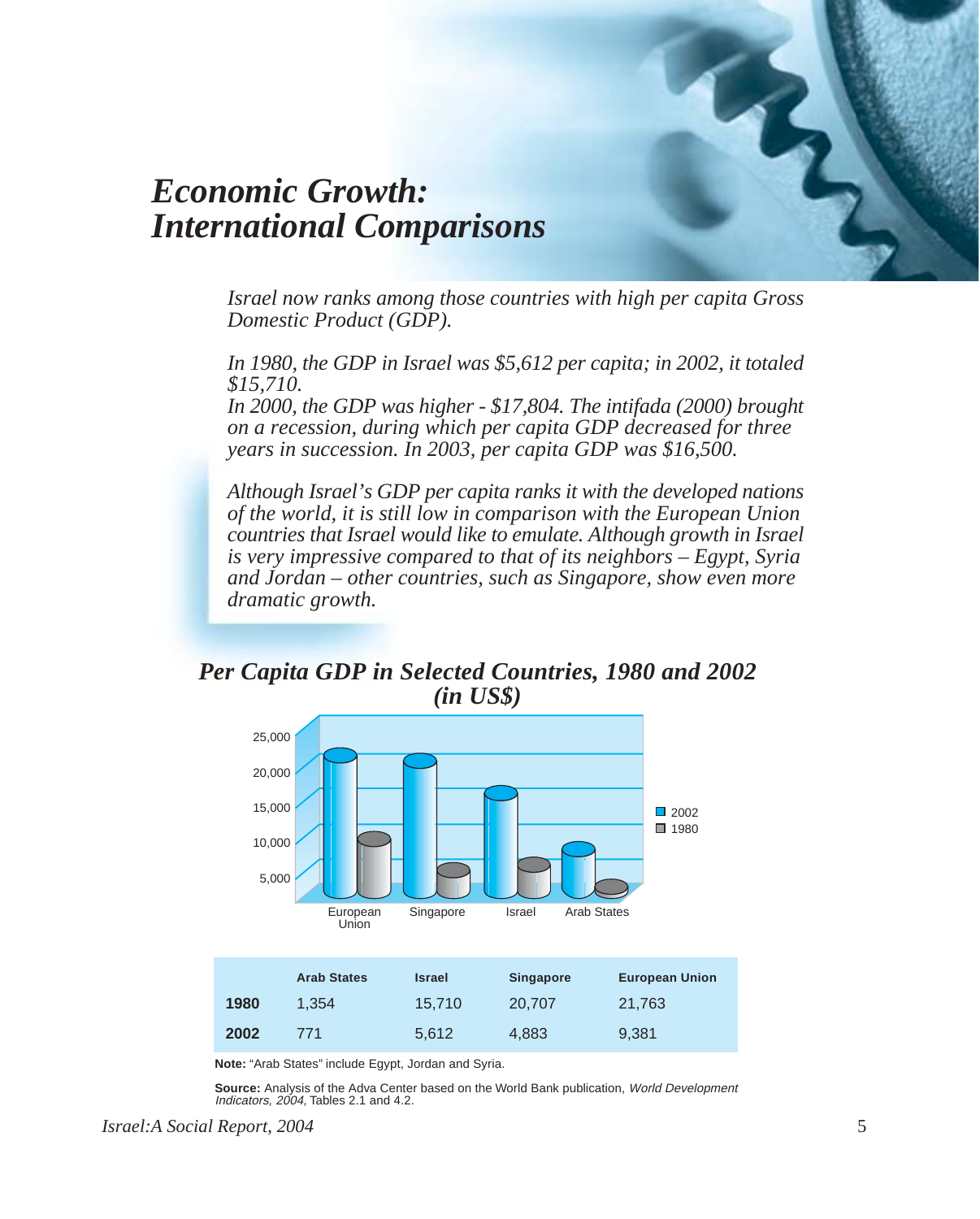### *Economic Growth and Inequality: The Affluent are the Prime Beneficiaries*

*Of course, economic growth is a good thing. But growth alone does not guarantee general prosperity.*

*During the 1990s, the fruits of growth in the Israeli economy were unevenly distributed. The income of the highest income decile rose in tandem with GDP, while the income of the middle and lower deciles hardly changed.*

*The income of persons in the top income decile continued to grow during the first years of the second Intifada, 2001 and 2002, while most of the population experienced a drop in their standard of living. In the third year of violent conflict, 2003, the income of those in the top income decile also experienced a slight decline.*

### *GDP and Annual Household Income, 1990-2003*



In constant 2003 prices

#### **Notes:**

- "Household income" refers to gross annual household income. 1.
- GDP is presented in millions of shekels, while household income appears in shekels. The lines of GDP and the income of the top decile intertwine, but are not identical, as the units of measurement differ.  $\mathcal{D}$
- GDP figures are usually presented per capita GDP (as on the previous page), rather than as total GDP. Here we present the total GDP to illustrate the overlap between economic growth and the income rise experienced by the upper income bracket. 3.
- The income figures presented here and on the next page are based on the household income surveys conducted annually by the Central Bureau of Statistics. The Central Bureau of Statistics asks heads of households to report on their income from all sources – wages, allowances, capital gains, rent and the like: however, in fact, reported income resembles the income from wages and allowances only, as reported by the State Revenues Authority. Thus, we know that income from other sources is greatly under-reported, especially in the case of the top income decile. 4.

**Sources:** Analysis of the Adva Center based on the Central Bureau of Statistics (hereinafter CBS), Statistical Abstract of Israel, various years; and CBS, Income Survey, various years.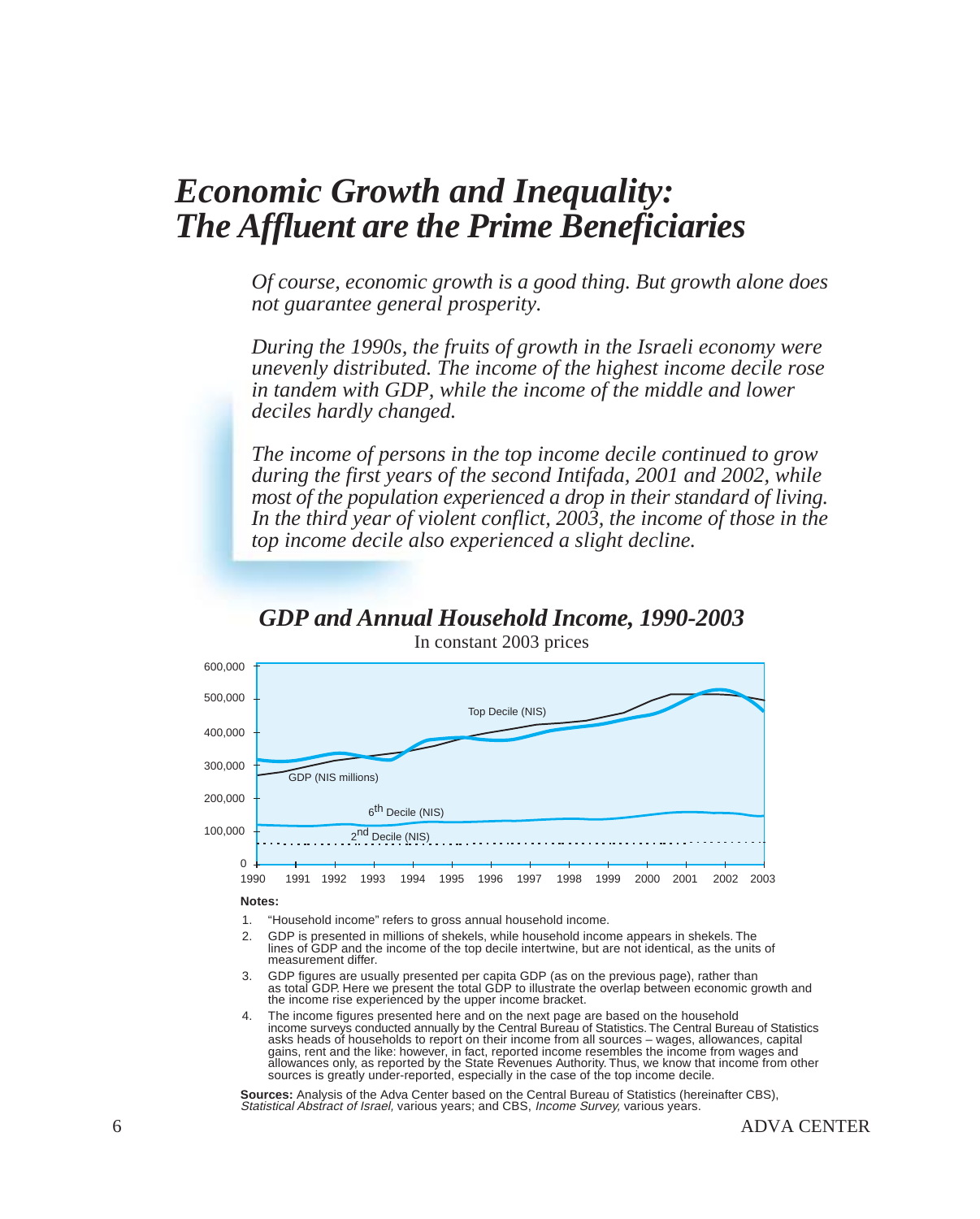## *Economic Growth and Inequality: Uneven Development*

*Why is it that economic growth does not benefit everyone to the same degree?*

*The answer is, firstly, not all sectors of the economy grow at the same rate. The accepted indicator of economic growth, the GDP, is an average that conceals a more complex situation, in which some sectors experience rapid growth and others slow growth or no growth. In the following, we present a breakdown of what happened in Israel since 1995, according to CBS figures.*

*The highest growth rate was reported in the hi-tech industries (electronic elements, pharmaceuticals, medical and scientific equipment, communications equipment). Between 1995 and 2000, these industries grew by more than 100 percent. During the Intifada years, their GDP dropped by 25 percent from the high in 2000. Partial figures for 2004 indicate that hi-tech industries have begun to renew their growth.*

*Another sector that experienced high growth was financial and business services (banks, insurance, provident funds, real estate). Between 1995 and 2001, this economic sector grew by 50 percent. The Intifada had a more moderate effect here than on the hi-tech sector.*

*Low growth levels were experienced by traditional industries (food processing, textiles, leather, printing). Between 1995 and 2000, this sector of the economy grew by only 10 percent. As for agriculture, its GDP decreased by about 8 percent. In 2002, after a slight upward turn, its growth rate was the same as in 1995.*



#### *GDP by Selected Industries, 1995-2002*  $1995 = 100$

#### **Notes:**

Hi-tech Industries include electronics, aircraft and pharmaceuticals;

Traditional Industries include food and beverage processing, tobacco, clothing, leather goods, paper, printing, wood and wood products (CBS, *Manufacturing Indices, Annual Summaries 2002,* September<br>2003).

Financial and Business Services include banks, insurance companies, provident funds, computer services<br>and real estate (CBS, *Manpower Survey 2002,* April 2004).

**Sources:** CBS, Statistical Abstract of Israel, various years: figures received from the National Accounts Department at the CBS.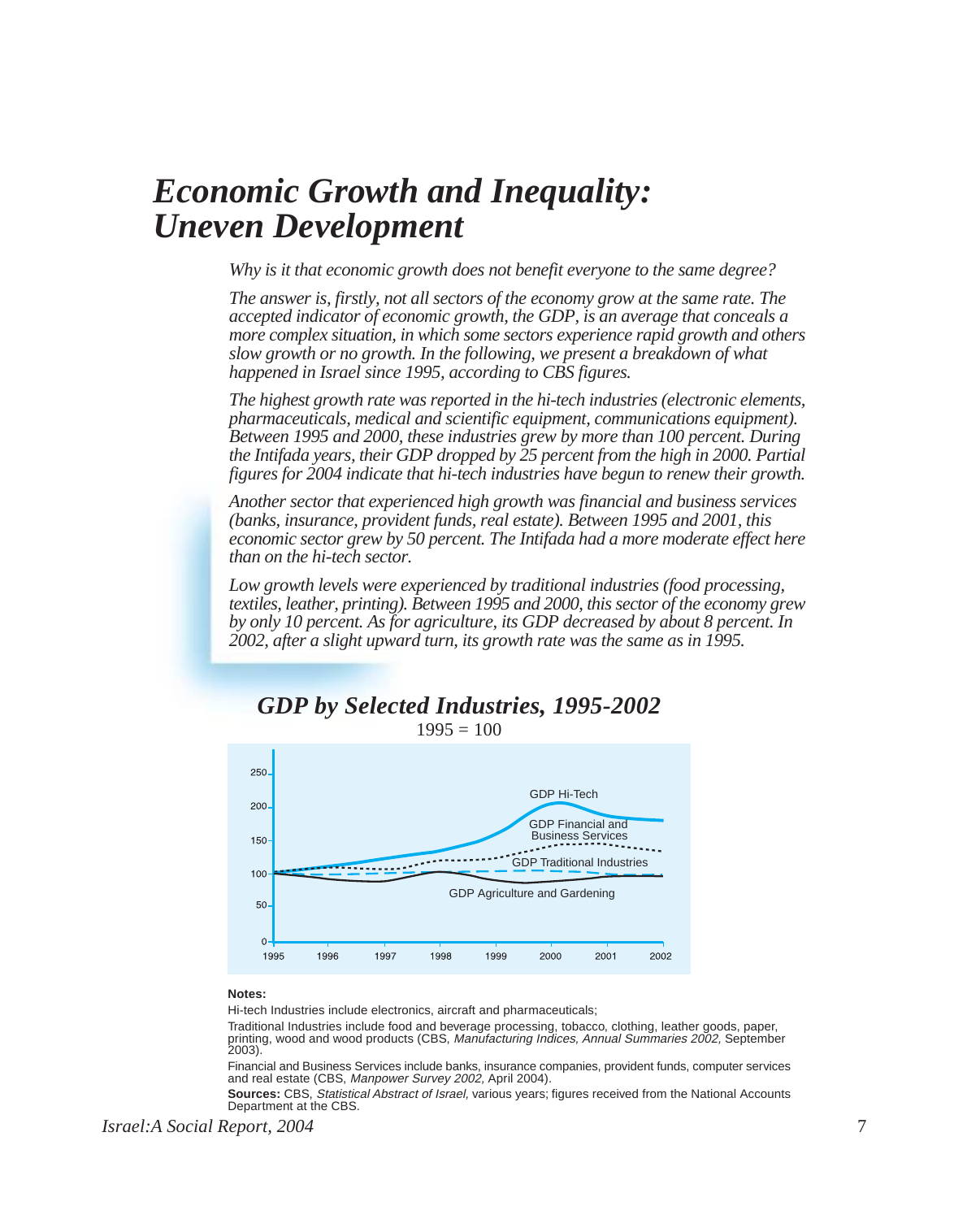## *Economic Growth and Inequality: Uneven Investments*

*What accounts for the variations in economic growth? For one, investments are usually channeled into sectors of the economy considered more profitable. In the absence of government policy encouraging investment in a variety of economic sectors, in different areas of the country, investments tend to cluster in a few limited areas.*

*Bank of Israel figures show that between 1994 and 2003, the electronics industry attracted the biggest investments. In fact, investments in this sector of the economy grew by an average of 20 percent per year, including the Intifada years. In 2003, capital assets amounted to about three times what they had been in 1994.*

*Investments were much lower in other sectors of the economy. In mixed industries (which include chemical and oil plants, mining and quarrying, plastic and rubber, machinery and equipment, transport vehicles, jewelry and decorative arts), investments grew by an average of 8 percent per year; during the Intifada years, the rate of growth slowed to 5 percent.*

*As for traditional industries (including foods, textiles, printing, leather, metals, motors and non-metallic minerals), the rate of growth was even slower – an average of 5 percent annually between 1994 and 2000. This trend came to a halt during the Intifada years.*

*In the agricultural sector of the economy, there was no increase in investments: in 2003 the value of capital assets was similar to that of 1994.*

*The following figure charts investment figures, following the percentage change of capital investments in each economic sector.*





1994 investment level  $= 100$ 

#### **Notes:**

- Capital investment = the total expenditures of businesses, government or non-profit organizations on capital equipment for civilian use, ongoing construction, investment in machines, equipment and transport vehicles. 1.
- According to the Bank of Israel, "mixed industries" includes those industries categorized as "mixed Hi-tech industries" or "mixed traditional industries" by the CBS. However, the Bank of Israel categorizes metals, motors and non-metal minerals as traditional industries while the CBS categorizes them as mixed Hi-tech or mixed traditional industries. 2.

**Sources:** Adva Center analysis of Bank of Israel, Research Department, Annual Report for 2003.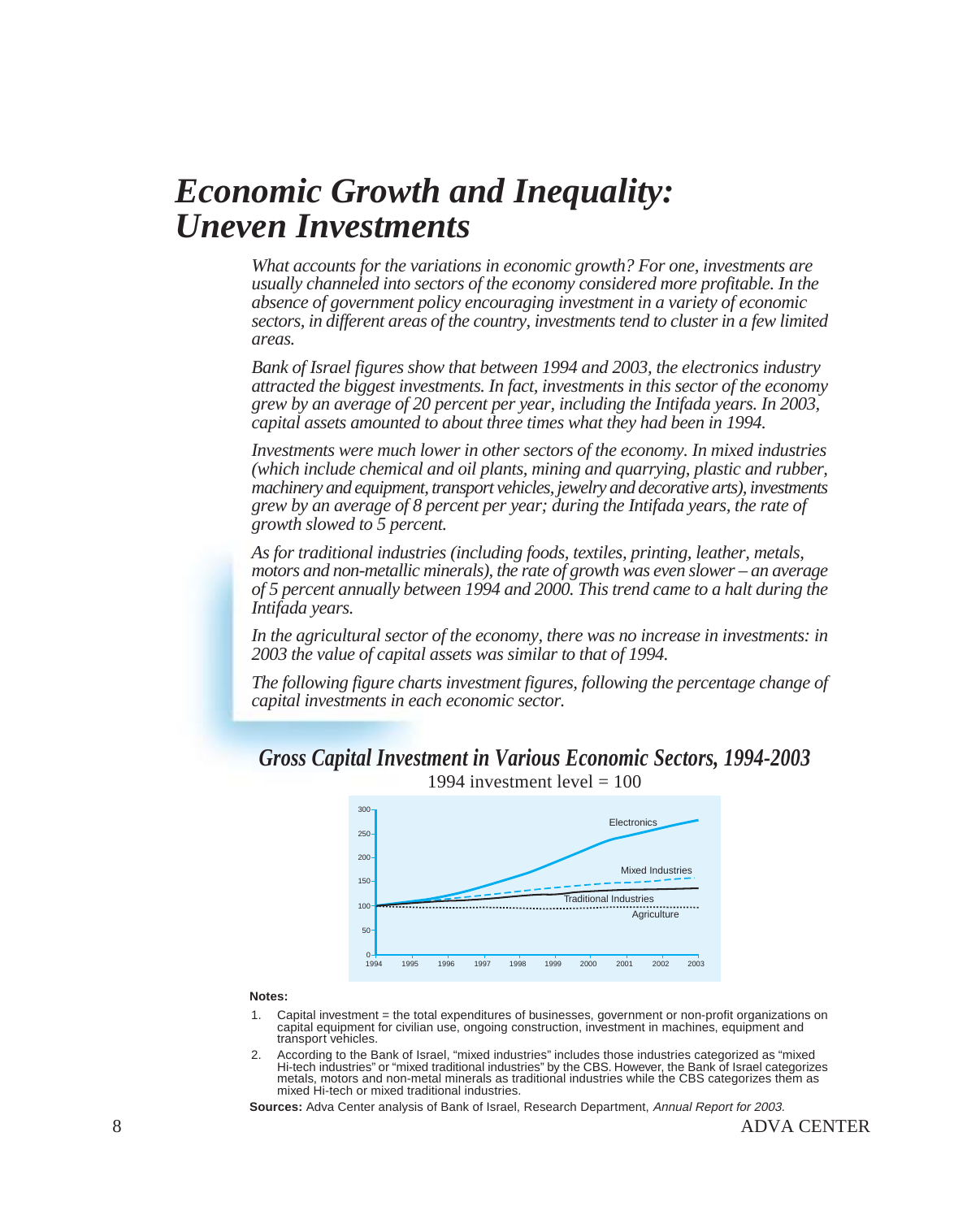### *Economic Growth and Inequality: Hi-Tech Pays Highest Salaries*

*Why do the fruits of growth get distributed unevenly? Part of the answer can be found in the fact that those sectors of the economy that experience rapid economic growth and attract high levels of investment, pay higher salaries than industries experiencing sluggish economic growth and low levels of investment.*

*The data presented in the following figure concern the industrial sector of the economy, which the CBS divides into four categories: elite technological industries, mixed elite technological industries, mixed traditional technological industries and traditional technological industries (for definitions, see the notes below).*

*The highest salaries are paid in those industries categorized as elite technological: the average annual salary bill for employed persons in this category was in 2002 NIS 219,000 (the salary bill includes gross salary, fringe benefits and employer taxes). This sum was 1.3 times higher than the average annual salary bill in the industries in the category of mixed elite technological, double the average annual salary bill in the mixed traditional technological industries, and 2.4 times the average annual salary bill in the traditional technological industries.*

### *Salary Bill of Employees, by Industrial Sector, 1995-2002*

In NIS thousands, constant 2003 prices



#### **Notes:**

- The salary bill includes taxes like social insurance payments and fringe benefits like sabbatical leaves, indemnities paid by employers, transpiration, and cafeteria maintenance. 1.
- Definitions: Hi-tech industries include electronics, aircraft and pharmaceuticals. Mixed Hi-tech industries include chemicals, machines electrical equipment and transport vehicles. Mixed traditional technological industries include mining and puarrying, non-metal minerals, rubber and plastics, basic metals and<br>metal products. Traditional industries include food, beverage and tobacco processing, textiles, clothing,<br>leather goods, pa 2002, September 2003).  $\mathcal{P}$

**Sources:** Adva analysis of CBS, Manufacturing Surveys, various years; CBS, Manufacturing Indices, Annual Summaries, various years.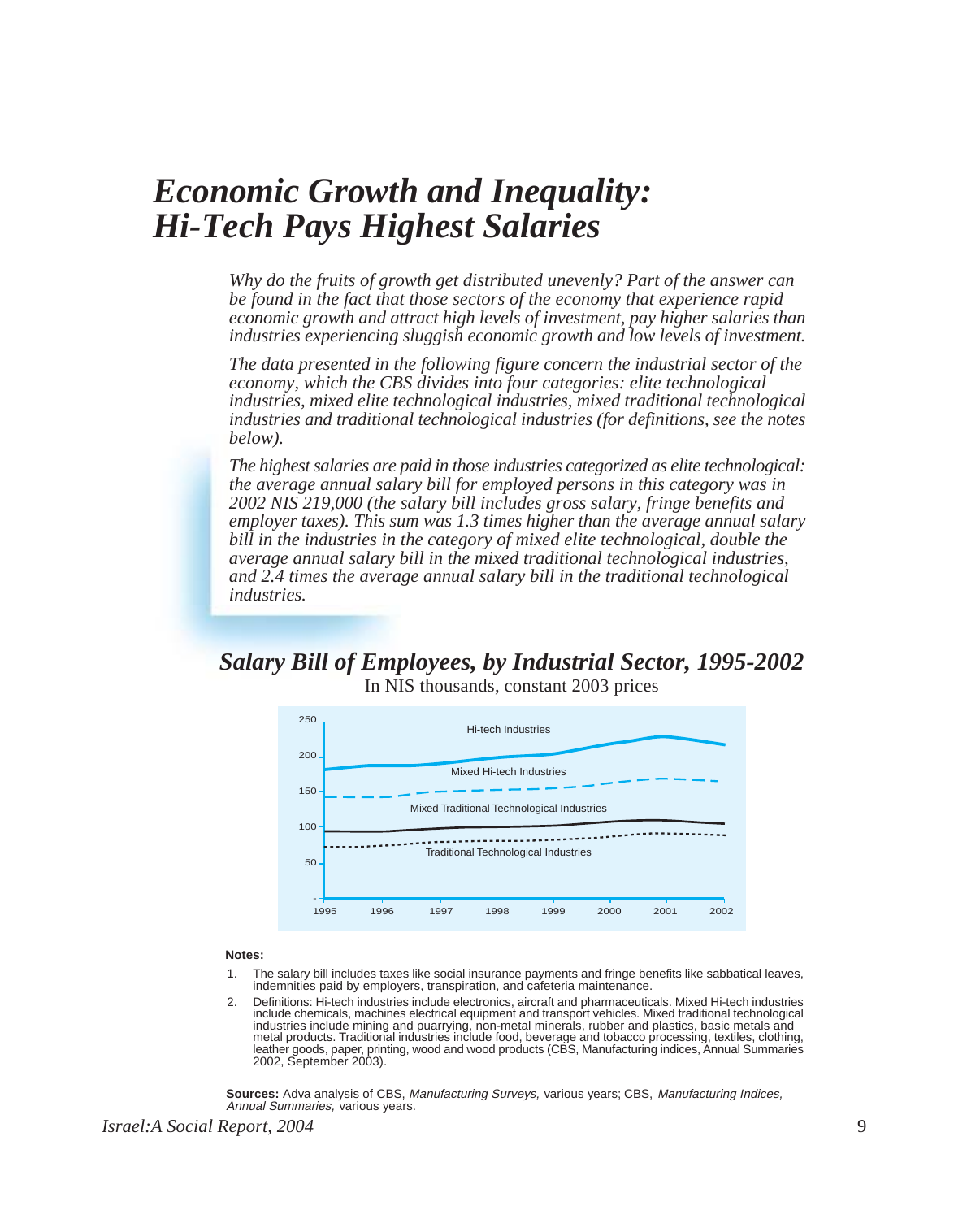## *Economic Growth and Inequality: The Upper Crust Gets More of the Pie*

*As economic growth, high investment levels and high salaries are concentrated in a very small part of the economy and the society in Israel, it is no wonder that the income pie gets divided up unevenly (the income pie is the sum of the gross income of all the households in Israel).*

*Between 1990 and 2003, the top income bracket increased its share of the total income; the share of the second highest income bracket remained stable; and the shares of the others decreased.*

*In 2003, the top income decile received about 28 percent of total income in Israel. The top quintile received 44 percent of the total income.*

*Between 1990 and 2000, the share of the 7 bottom deciles decreased. In 2001 and 2002, years characterized by economic recession and the shrinking of the GDP, the eighth and ninth income deciles lost part of their share; only the top decile continued to increase its share. In 2003 the share of the top decile decreased, and that of the other income brackets increased slightly.*

### *Total Household Income, 1990-2003*



The Top Gained, While the Others Lost

**Sources:** Adva Center analysis of CBS, Income Surveys, various years; the figure for 2003 was obtained courtesy of the Consumption Department at the CBS.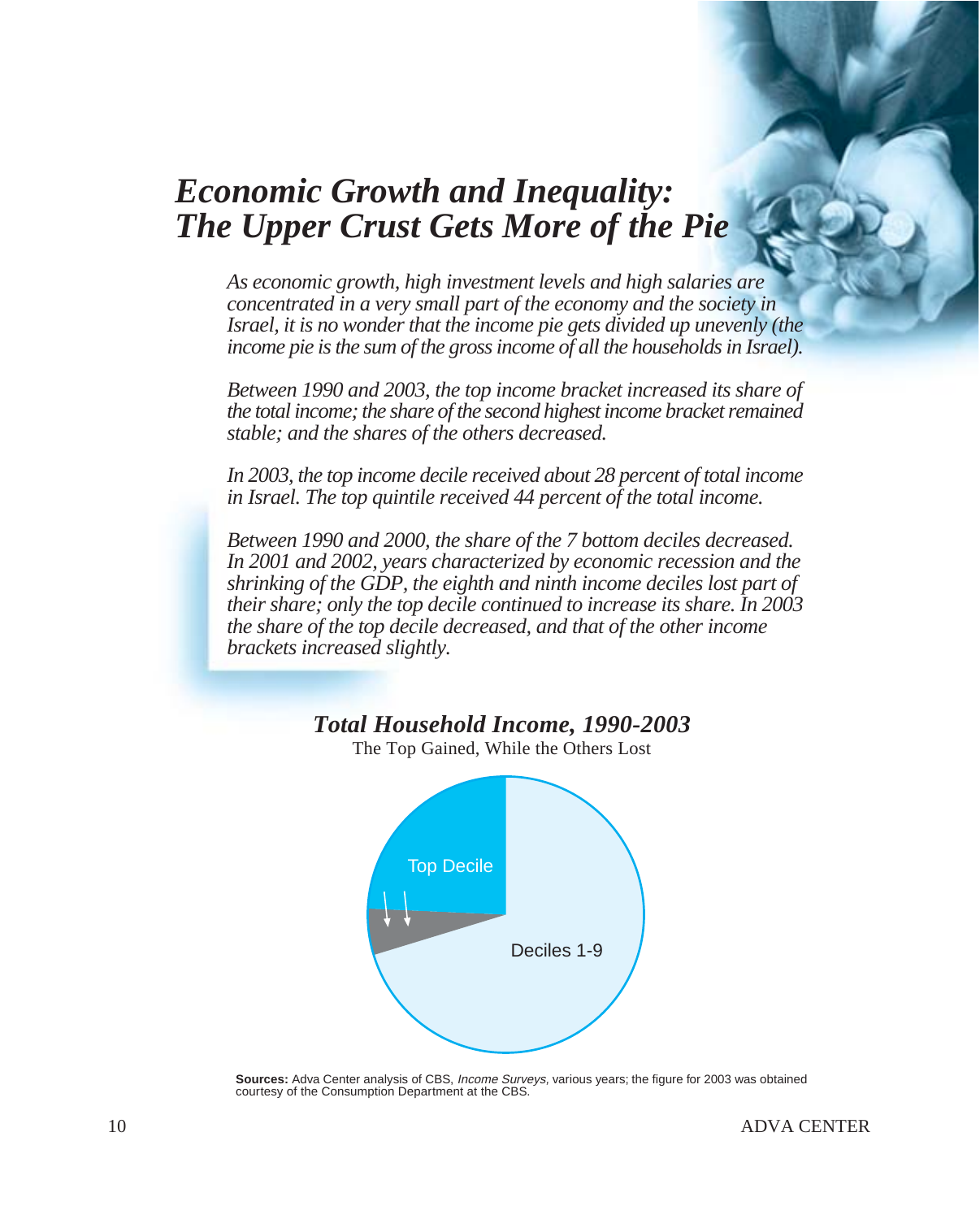### *Economic Growth and Inequality: The Share of the Upper Income Brackets Increases*

*In 2003 persons in the top decile received 27.7 percent of the income pie. The same year, the average monthly income of households in this decile was NIS 36,845.*

*In contrast, the bottom decile received only 2.4 percent of the income pie, and the average monthly income of households in the bottom decile was NIS 3,193.*

### *Share of Income Deciles in the Total Income of Households, 1990 and 2003 And Average Monthly Income of Households in Each Decile, 2003*

|                        |       |         |          | <b>Average Monthly</b>                        |
|------------------------|-------|---------|----------|-----------------------------------------------|
|                        | 1990  | 2003    | % Change | Income of Household<br>in Each Decile in 2003 |
| <b>Top decile</b>      | 24.4% | 27.7%   | 3.4%     | 36,845                                        |
| 9 <sup>th</sup> Decile | 15.9% | 16.2%   | 0.3%     | 21,485                                        |
| 8 <sup>th</sup> Decile | 12.7% | 12.6%   | $-0.1%$  | 16,725                                        |
| 7 <sup>th</sup> Decile | 10.7% | 10.4%   | $-0.4%$  | 13,784                                        |
| 6 <sup>th</sup> Decile | 9.2%  | 8.7%    | $-0.5%$  | 11,530                                        |
| 5 <sup>th</sup> Decile | 7.8%  | 7.2%    | $-0.6%$  | 9,624                                         |
| 4 <sup>th</sup> Decile | 6.6%  | $6.0\%$ | $-0.6%$  | 8,009                                         |
| 3rd Decile             | 5.5%  | 4.9%    | $-0.6%$  | 6,532                                         |
| $2nd$ Decile           | 4.4%  | 3.8%    | $-0.6%$  | 5,076                                         |
| <b>Bottom decile</b>   | 2.7%  | 2.4%    | $-0.3%$  | 3,193                                         |

#### **Notes:**

- The figures for income deciles were calculated according to the average gross monthly income of households headed by wage earners. 1.
- Gross monthly income per household includes all regular gross monetary income of households, before taxes. 2.

**Sources:** Adva Center Analysis of CBS, Income Surveys, various years. The figure for 2003 was obtained courtesy of the Consumption Department of the CBS.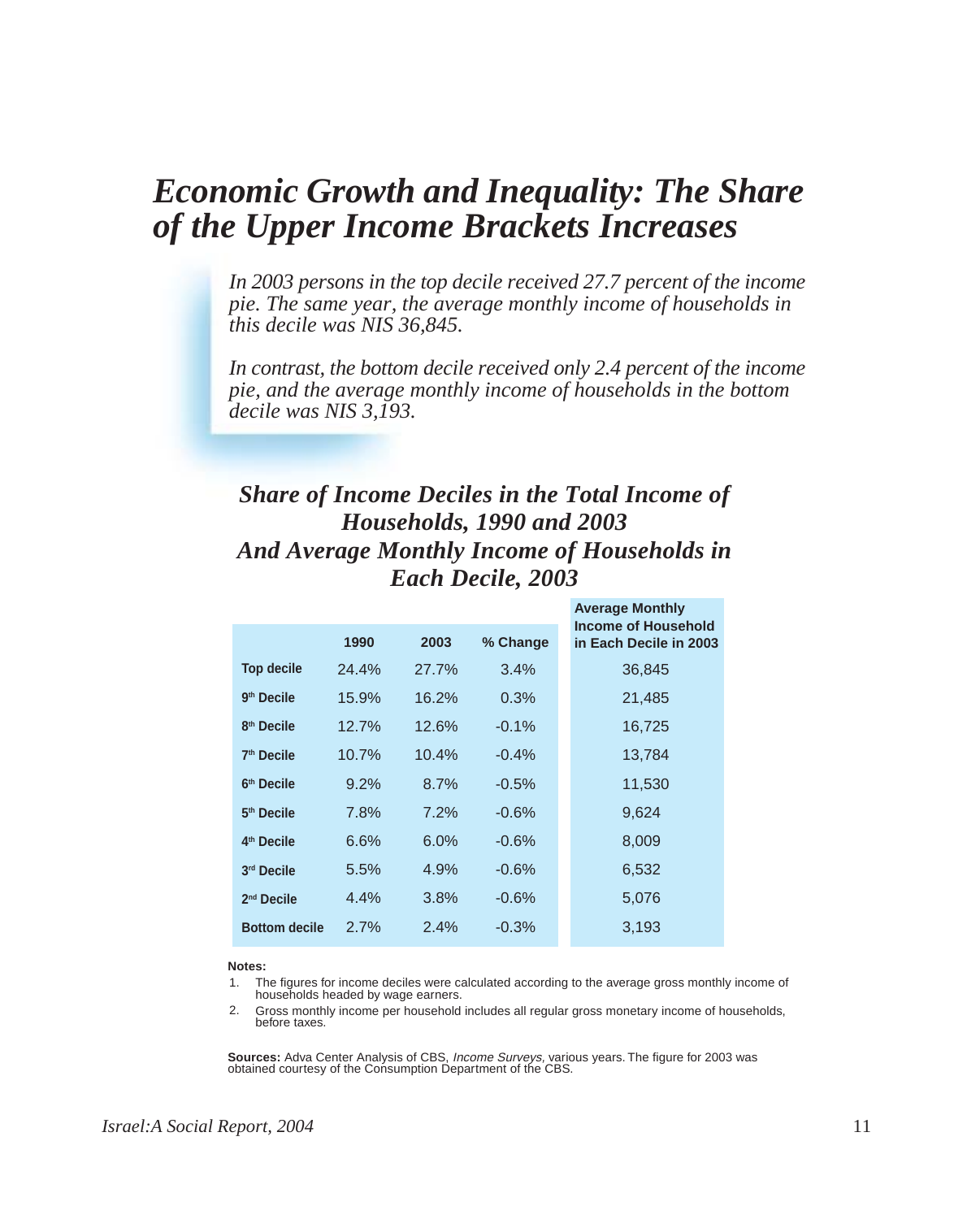## *The Shrinking of the Israeli Middle Class, 1988-2002*

*The increasing inequality in Israeli society is also reflected in the shrinking of the middle class (defined as households whose income is between 75 and 125 percent of the median income of households headed by employed persons).*

*Good public policy should aspire to increase the size of the middle class, so that it encompasses a large part of society, leaving small minorities in the lower and upper classes. This is not what happened in Israel.*

*In 1988, a third of Israeli households were middle class; in 2002, their proportion dropped to 28.1 percent – a decrease of 15 percent. The middle class lost households to both the upper and lower classes.*



### *Shrinking of the Israeli Middle Class, 1988-2002*

**Note:** The figures were calculated on the basis of the median income of households headed by employed persons.

**Source:** Adva Center, The Shrinking of the Middle Class, 1988-2002, June 2004.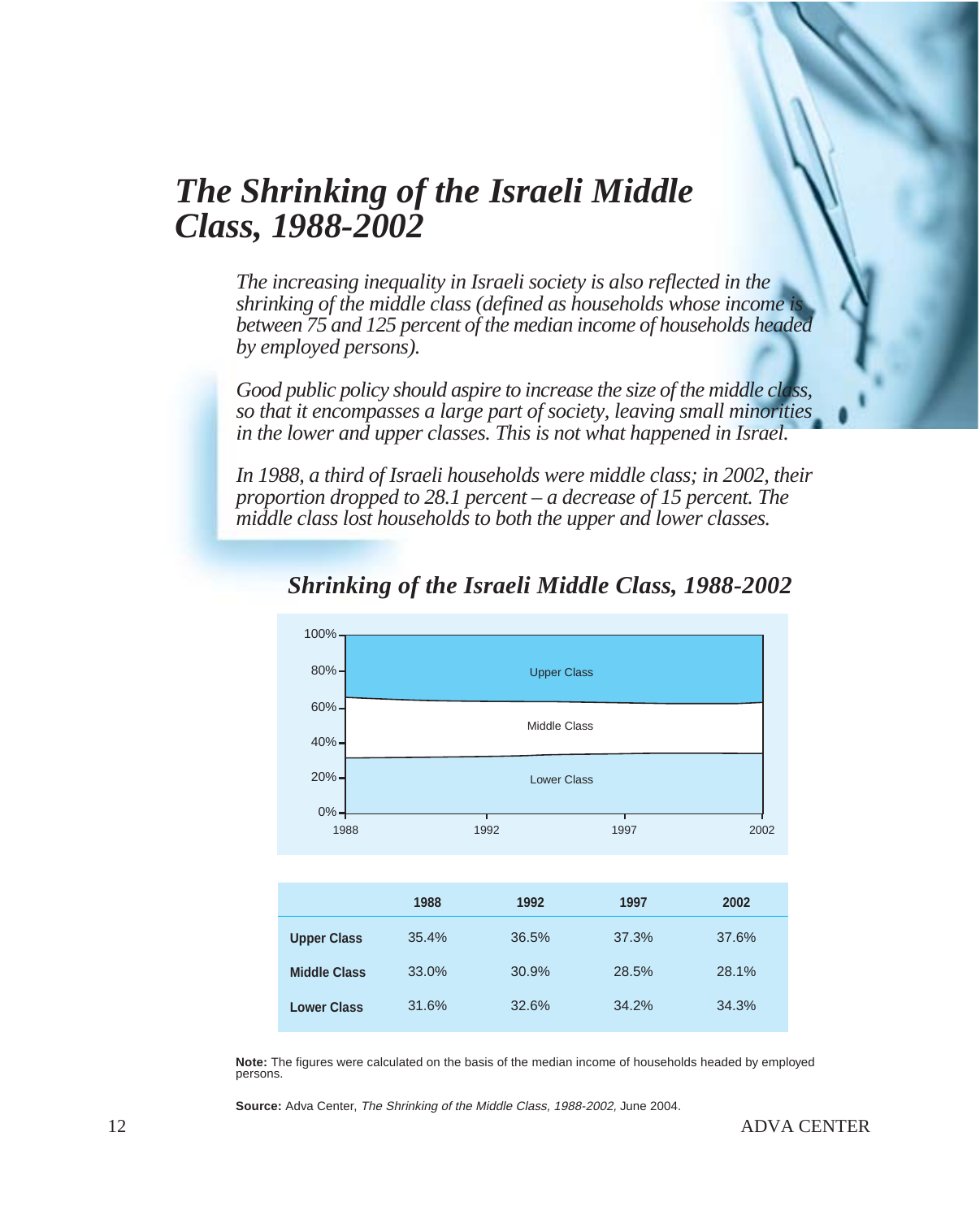## *The Shrinking of the Middle Class' Share in the Income Pie, 1988-2002*

*Between 1988 and 2002, the share of the middle class in the income pie decreased.*

*In 1988, the middle class received 27.9 percent of the total income in Israel. In 2002, its share dropped to 21 percent – a 25 percent loss. Most of the lost income went to the upper class.*

### *Shrinking of the Middle Class' Share in the Income Pie, 1988-2002*



|                     | 1988  | 1992  | 1997  | 2002  |
|---------------------|-------|-------|-------|-------|
| <b>Upper Class</b>  | 58.2% | 61.8% | 64.3% | 66.0% |
| <b>Middle Class</b> | 27.9% | 24.7% | 22.1% | 21.0% |
| <b>Lower Class</b>  | 13.9% | 13.5% | 13.6% | 13.1% |

**Note:** The figures were calculated on the basis of the median monthly income of households headed by employed persons.

**Source:** Adva Center, The Shrinking of the Middle Class, 1988-2002, June 2004.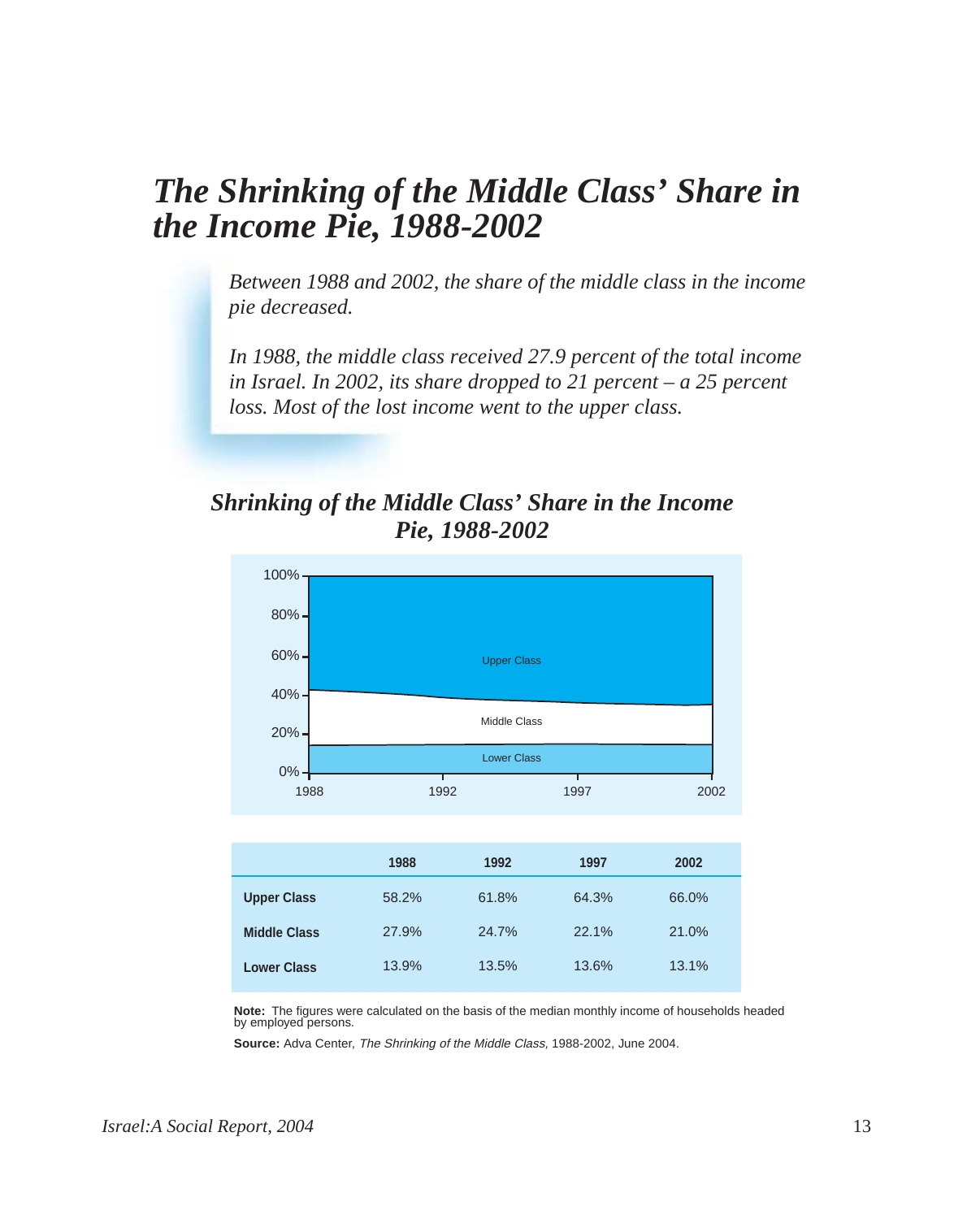## *Ethnic Inequality*

*Inequality in Israel has an ethnic face. This is reflected in the comparative salaries of urban wage earners from the major ethnic groups from 1990 on.*

*The incomes of Arab citizens of Israel are the lowest; towards the end of the 1990s, their incomes experienced a relative decrease. The income of Mizrahi Jews is somewhat higher; their incomes increased in the course of the last decade, relative to the national average. The incomes of Ashkenazi Jews are the highest.*

*During the economic recession following the second Intifada (October 2000), the average salary decreased, primarily due to the drop in salaries experienced by the upper income brackets – for example, persons employed in the hi-tech industries. Against this background, there was a certain closing of the salary gaps between the different groups. If Israel's development policy does not change, renewed growth will probably bring the gaps back to what they were prior to 2000.*

#### *Monthly Incomes of Urban Ashkenazi, Mizrahi and Arab Employees, 1990-2003*

| Year  | <b>Total</b><br><b>Employees</b> | Native Israeli born to<br>European- or<br><b>American-born Father</b> | Native Israeli born to<br><b>Asian- or African-born</b><br><b>Father</b> | Arabs and<br><b>Others</b> |
|-------|----------------------------------|-----------------------------------------------------------------------|--------------------------------------------------------------------------|----------------------------|
| 1990  | 100                              | 125                                                                   | 81                                                                       | 75                         |
| 1991  | 100                              | 125                                                                   | 85                                                                       | 77                         |
| 1992  | 100                              | 127                                                                   | 84                                                                       | 74                         |
| 1993  | 100                              | 129                                                                   | 89                                                                       | 75                         |
| 1994  | 100                              | 132                                                                   | 87                                                                       | 76                         |
| 1995  | 100                              | 140                                                                   | 89                                                                       | 72                         |
| 1996  | 100                              | 146                                                                   | 92                                                                       | 72                         |
| 1997  | 100                              | 137                                                                   | 91                                                                       | 72                         |
| 1998  | 100                              | 139                                                                   | 94                                                                       | 71                         |
| 1999  | 100                              | 139                                                                   | 92                                                                       | 66                         |
| 12000 | 100                              | 139                                                                   | 95                                                                       | 67                         |
| 12001 | 100                              | 138                                                                   | 95                                                                       | 70                         |
| 12002 | 100                              | 125                                                                   | 99                                                                       | 73                         |
| 2002  | 100                              | 126                                                                   | 100                                                                      | 71                         |
| 2003  | 100                              | 126                                                                   | 101                                                                      | 79                         |

Based on 100 as the average

#### **Notes:**

1. Not including residents of East Jerusalem.

"Employee" includes all respondents who had any work-related income during the three months prior to the survey conducted by the CBS. 2.

"Income" refers to all wages earned by employed respondents. 3.

**Sources:** CBS, Income Surveys, various years; the figure for 2003 was obtained courtesy of the Consumption Department of the CBS.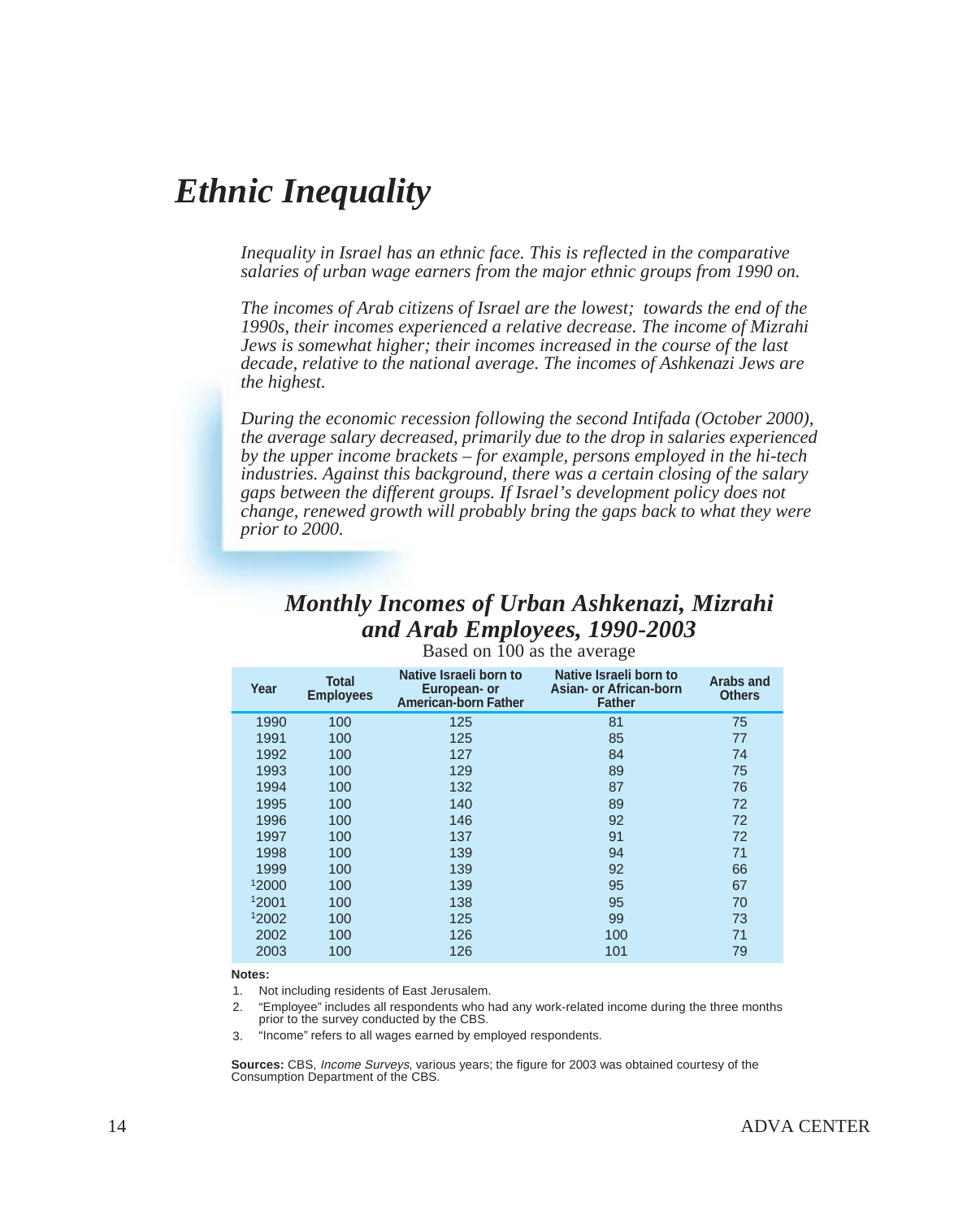## *Gender Inequality*

*Gender inequality in Israel also has a gender face.*

*In 2003, women's monthly wages were, on average, 62% those of men.*

*Women's hourly wages were, on average, 83% those of men.*

### *Monthly and Hourly Wages of Women and Men, 1990 and 2003*

Gross Wage Income of Employees In constant 2003 prices

|                | Year | Gender  | Wage<br>in NIS | <b>Women's Wages</b><br>as a % of Men's Wages |
|----------------|------|---------|----------------|-----------------------------------------------|
| <b>Monthly</b> | 1990 | Men's   | 7,118          |                                               |
|                |      | Women's | 4,042          | 57%                                           |
|                | 2003 | Men's   | 8,363          |                                               |
|                |      | Women's | 5,184          | 62%                                           |
| <b>Hourly</b>  | 1990 | Men's   | 37.7           |                                               |
|                |      | Women's | 29.7           | 79%                                           |
|                | 2003 | Men's   | 44.0           |                                               |
|                |      | Women's | 36.3           | 83%                                           |

#### **Notes:**

"Gross monthly income" refers to income (including for overtime) from all places of work in which the respondent was employed during the three months preceding the survey conducted by the CBS. 1.

"Gross hourly income" refers to the gross income received during the three months preceding the survey, divided by the total number of hours worked (See CBS, Income Survey 1996, p. 46). 2.

**Sources:** Adva Center analysis based on CBS, Income Survey, various years. The figure for 2003 was obtained courtesy of the Consumption Department of the CBS.

*This table shows the gender gap in monthly and hourly wages. The fact that many women work part time explains some of the gap (38%) in monthly earnings. The figures for hourly wages, however, demonstrate that even when the time unit is identical, there is still a 17% gap between women's and men's wages.*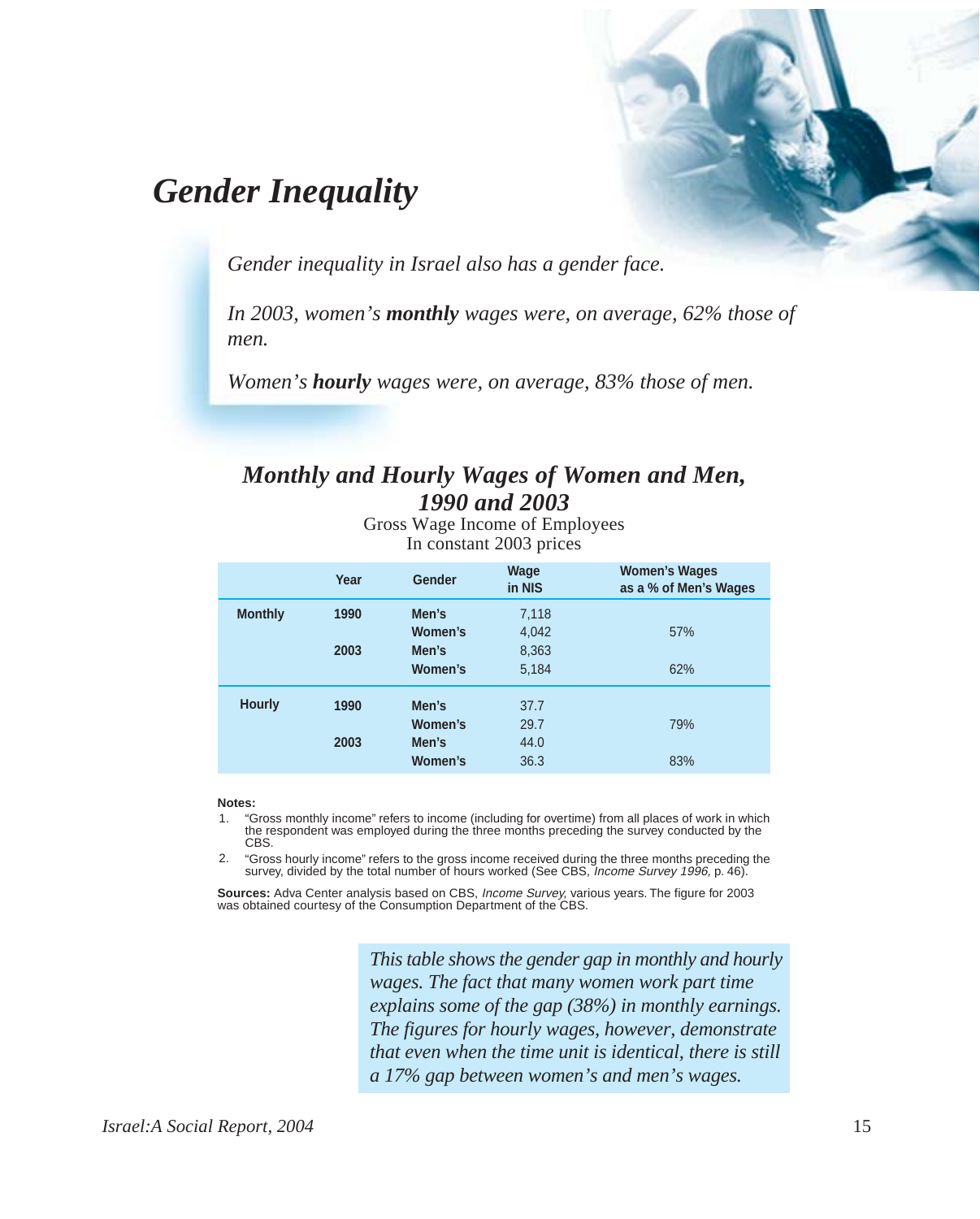## *The Earnings of Senior Management Soar*

*Israel's top earners receive an ever-increasing share of the nation's total income as a result of a sharp escalation in the earnings of senior management in the business sector.*

*In 2003, the annual cost of employing a manager in one of the 484 companies listed on the Tel Aviv Stock Exchange averaged NIS 1.45 million, or NIS 121,000 per month.*



*The same year, the annual cost of employing a manager in one of the "Tel Aviv 100" companies (the hundred largest companies on the Tel-Aviv Stock Exchange) averaged NIS 3.08 million, or NIS 257,000 per month. In addition to this salary, the average manager of a "Tel-Aviv 100" company received additional benefits, including stock options.*

*Compared to the average wage and the minimum wage, the wage costs of senior managers sky-rocketed in the course of the last decade, as can be seen by the following:*

### *Wage Costs of Senior Management, 1994 and 2003*

| 1994                      | 2003                      |
|---------------------------|---------------------------|
| 30 times the minimum wage | 36 times the minimum wage |
| 13 times the average wage | 17 times the average wage |

**Sources:** Globes newspaper, April 19, 2000; May 3, 2001; June 10, 2004.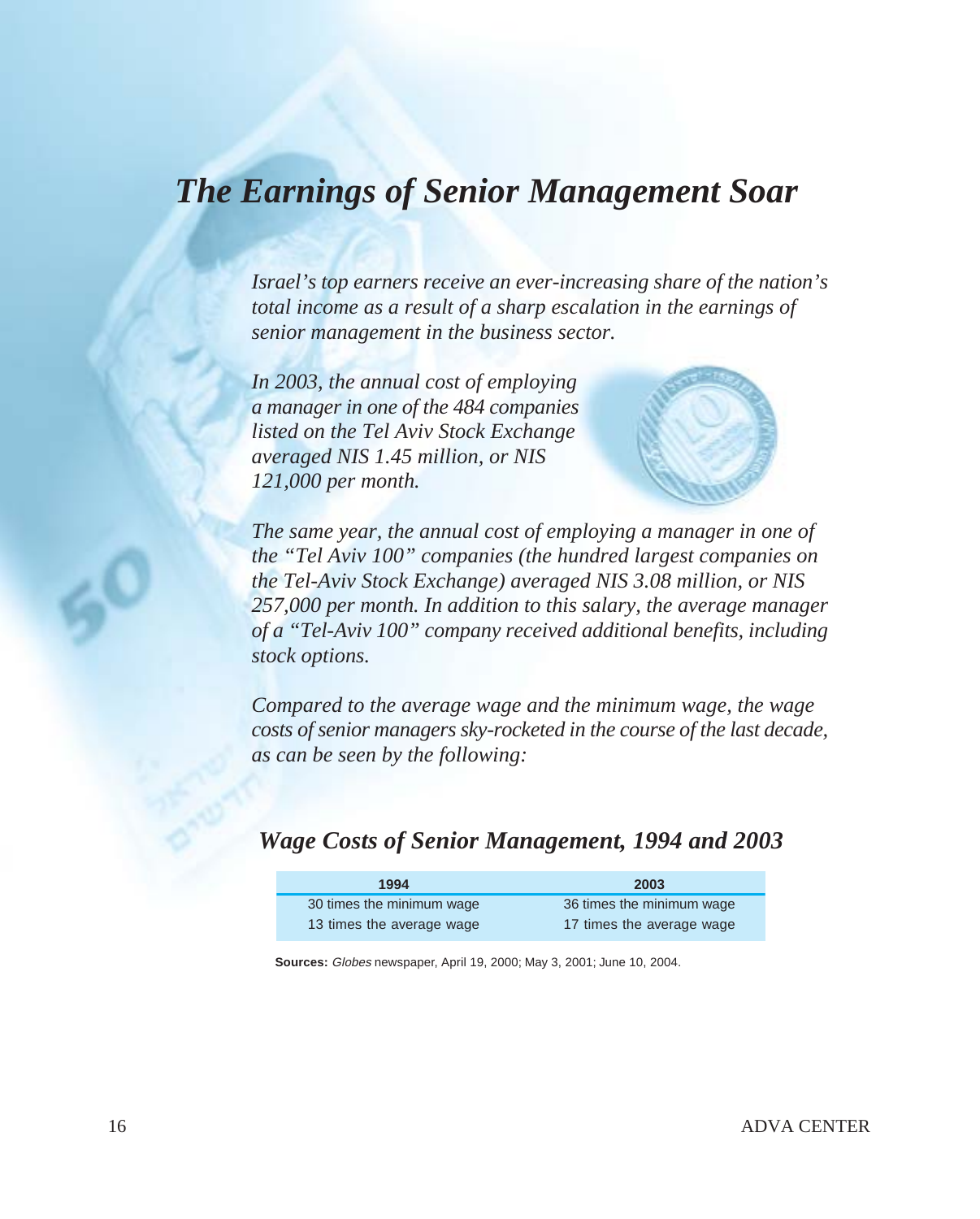## *Inequality: Welfare for Business*

*The business sector in Israel has benefited not only from an increase in the salaries of senior management, but also from significant tax cuts. Since 1986, successive governments have reduced the corporate tax, abolished the employers' tax, and reduced employers' share in financing the social safety net of their employees.*

*The corporate tax decreased from 61 percent in 1986 to 36 percent in 1996. Proceeds from the corporate income tax amounted to NIS 17 billion in 2002, representing about 11 percent of total tax revenues.*

*Israel's Finance Ministry contended that it had no choice but to reduce the corporate tax, in view of the fact that taxes were cut in the countries with which Israel trades. In practice, however, during a good part of the period in question, corporate taxes in Canada, Japan, Greece, Germany, the United States and Italy were higher than in Israel (State Revenues Authority,* Annual Report 2002-2003, *November 2003). Moreover, in some countries the corporate tax is raised or lowered in accordance with current needs. In Germany, for example, it was raised temporarily in 2002 in order to help finance rehabilitation efforts following flood damage.*

*In 2004, a decision was made to gradually lower the corporate tax in Israel to 30 percent. In January 2005, it will be reduced to 34 percent.*

*In August 2004, the Cabinet of Israel passed a resolution reducing the social insurance payments of employers on behalf of their employees by 1.5 percentage points. If the resolution is approved by the Knesset, it is to be implemented over a 3-year period. In 2005, employers' contributions are to be reduced from 5.93 percent of wages to 5.43 percent of wages. Then, in the following two years, they are to be reduced to 4.93 percent and 4.43 percent, respectively.*

### *Employer Taxes in Israel, 1986-2005*

|                                               | 1986  | 1987           | 1990           | 1991         | 1992<br>1994 | 1995<br>2001   | 2002     | 2003     | 2004     | 2005 |  |
|-----------------------------------------------|-------|----------------|----------------|--------------|--------------|----------------|----------|----------|----------|------|--|
| % Corporate tax                               | 61    | 45             | 43             | 41           | $38 - 40$    | 36-37          | 36       | 36       | 36       | 34   |  |
| % Employers' social<br>security contributions | 15.65 | 10.85          | 9.35           | 7.35         | 7.35         | 4.93           | 5.93     | 5.93     | 5.93     | 5.43 |  |
| % Employers' tax -<br>private sector          |       | $\overline{4}$ | $\overline{4}$ | $\mathbf{3}$ | $\mathbf{0}$ | $\overline{0}$ | $\Omega$ | $\theta$ | $\Omega$ | 0    |  |

Percentage of Wage or Profit

**Note:** The table shows only the years in which changes occurred.

**Sources:** State Revenues Authority, Annual Report, various years: National Insurance Institute website: www.btl.gov.il: Budget Proposal for Fiscal 2005, October 27, 2004.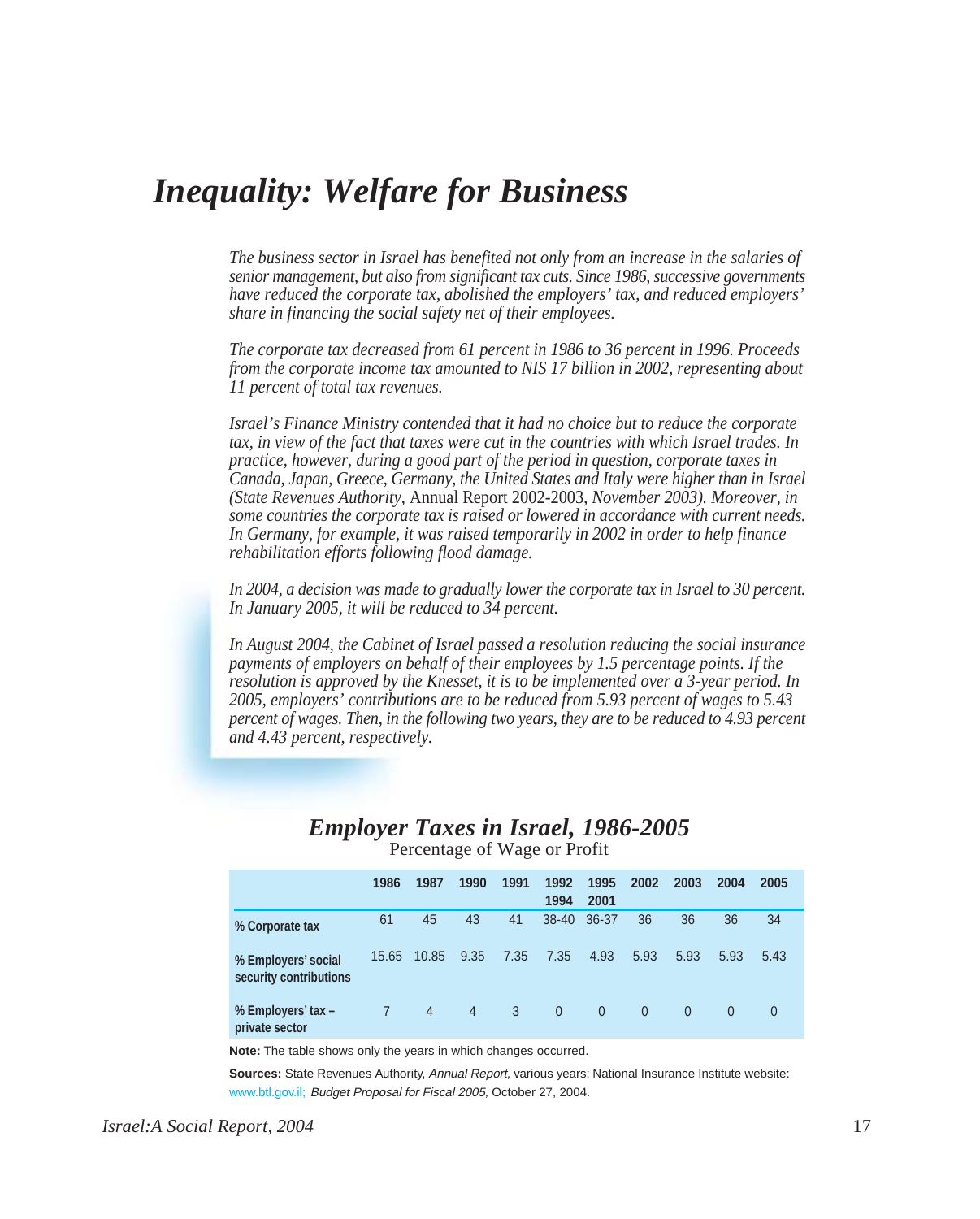## *Most Israelis Earn Less Than the Average Wage*

*While the salaries of senior management soar, most Israelis continue to take home less than the average wage.*

*The "average wage" may sound like an amount that most people earn, but in fact, most Israelis earn less than the average wage. The wages at the top "pull up" the average.*

*In 2002, about 72 percent of Israelis earned the average wage or less; 60 percent earned less than 75 percent of the average wage, and about 32 percent received what amounts to no more than the minimum wage.*

### *Employee Wages in Israel Relative to the Average Wage, 1994-2002*

|      | <b>Employees</b><br>earning less<br>than the<br>minimum<br>wage | <b>Employees</b><br>earning less<br>than 50% of<br>the average<br>wage but at<br>least minimum<br>wage | <b>Employees</b><br>earning 50-74<br>% of the<br>average wage | <b>Employees</b><br>earning<br>75% or<br>more of the<br>average<br>wage | <b>Total</b><br>employees<br>earning the<br>average<br>wage or<br>less | <b>Employees</b><br>earning<br>twice the<br>average<br>wage | <b>Employees</b><br>earning over<br>twice the<br>average<br>wage |
|------|-----------------------------------------------------------------|--------------------------------------------------------------------------------------------------------|---------------------------------------------------------------|-------------------------------------------------------------------------|------------------------------------------------------------------------|-------------------------------------------------------------|------------------------------------------------------------------|
| 1994 | 27.3                                                            | 14.7                                                                                                   | 19.4                                                          | 11.2                                                                    | 72.6                                                                   | 18.6                                                        | 8.8                                                              |
| 1996 | 26.5                                                            | 11.8                                                                                                   | 19.7                                                          | 12.1                                                                    | 70.1                                                                   | 20.1                                                        | 9.9                                                              |
| 1998 | 28.8                                                            | 9.8                                                                                                    | 19.8                                                          | 11.9                                                                    | 70.3                                                                   | 19.6                                                        | 10.1                                                             |
| 2000 | 29.1                                                            | 11.7                                                                                                   | 19.9                                                          | 11.5                                                                    | 72.2                                                                   | 18.1                                                        | 9.7                                                              |
| 2002 | 31.7                                                            | 7.6                                                                                                    | 20.3                                                          | 12.3                                                                    | 71.9                                                                   | 18.8                                                        | 9.3                                                              |

In percentages

#### **Notes:**

The average wage according to which the National Insurance Institute calculates the above figures has been frozen for the last three years; it amounts to NIS 6,964. 1.

According to the Central Bureau of Statistics, the average wage in August 2004 was NIS 7,015. 2.

**Sources:** Jacques Bendelac, Average Wages and Income, by Locality and Other Economic Variables, National Insurance Institute, various years.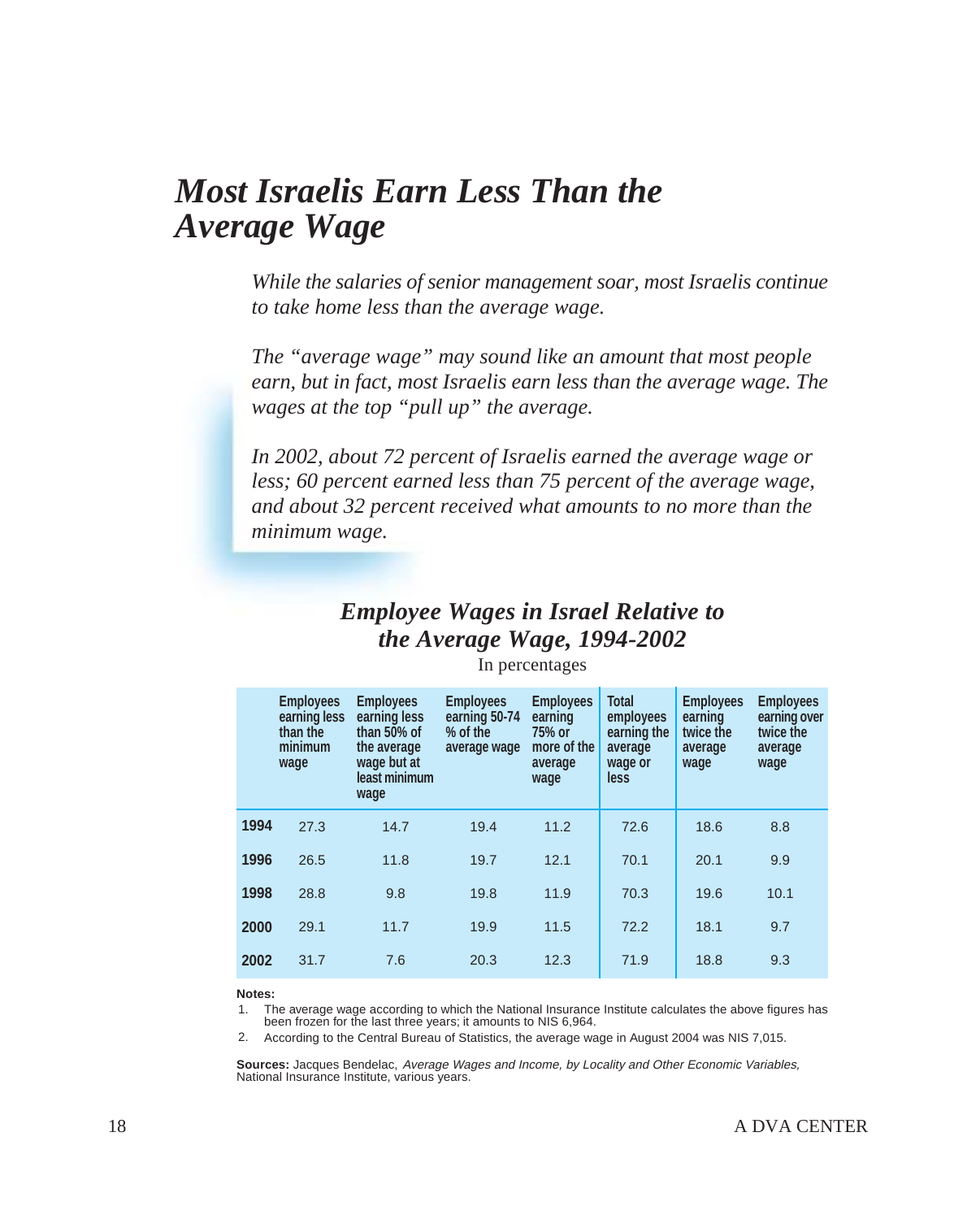## *Work is No Guarantee Against Poverty*

*Lacking a consistent policy designed to distribute the fruits of economic growth more equitably, that growth is liable to be accompanied by an increase in the number of workers whose wages keep them in poverty.*

*In 1989, 21 percent of the poor were working people. Despite the economic growth of subsequent years, the percentage of working people among the poor rose to 31.5%.*

*In 1989, 10 percent of working people were poor. Again, despite the economic growth that followed, the proportion of working people who were poor rose to about 17 percent in 2003.*

*Increase in Poverty Among Working People, 1989-2003* Before social security transfers and direct taxes



In percentages

**Note:** The above figures do not include the residents of East Jerusalem.

Sources: National Insurance Institute, Annual Survey, various years. Poverty and Income Inequality in 2003: Main Findings, November 2004; Figures obtained courtesy of the National Insurance Institute.

*In Israel, the poverty line is defined as an income at the level of 50 percent of the median wage or less.*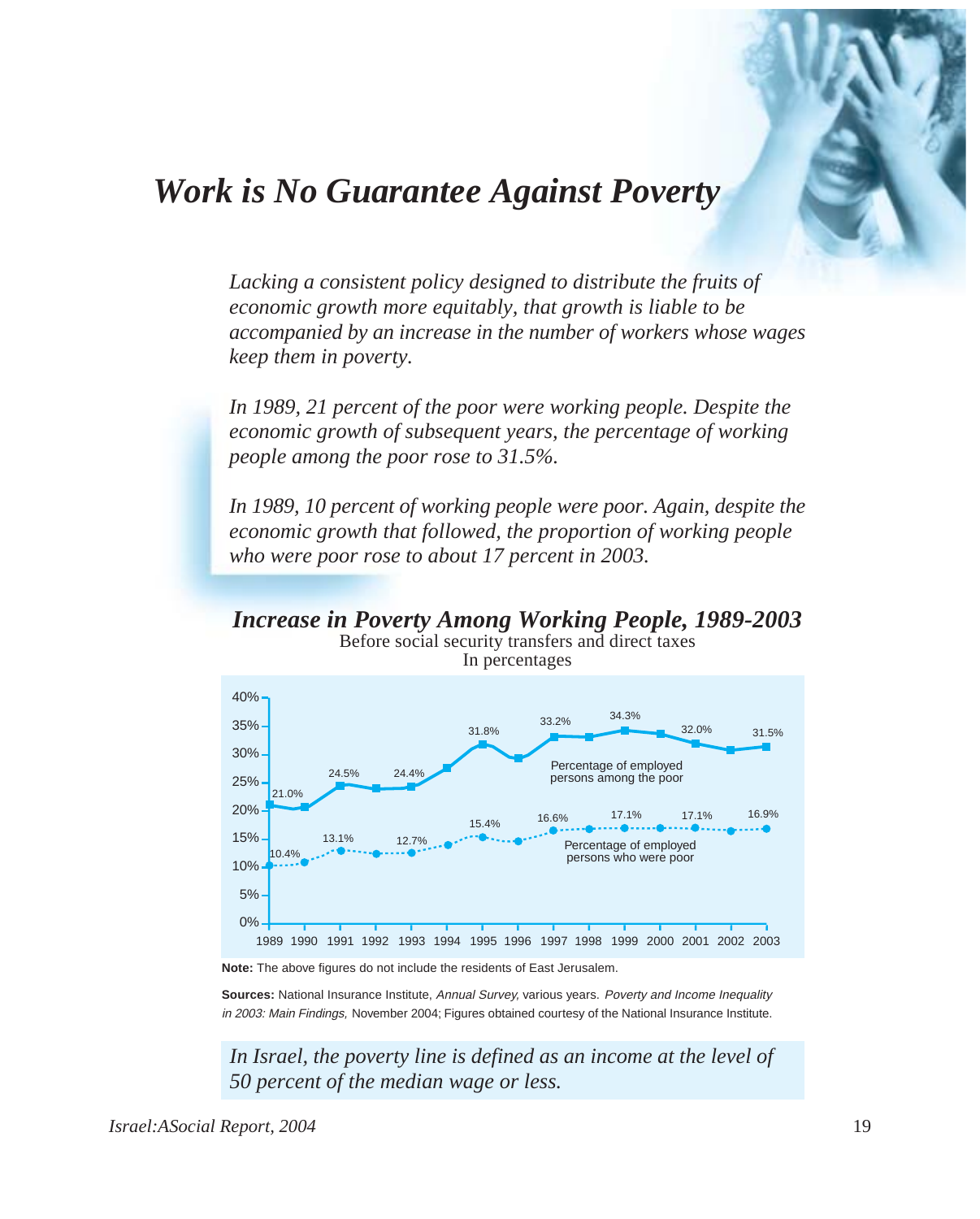## *Inequality: Map of Unemployment*

*In the second half of the 1990s, economic growth declined, swelling the ranks of the unemployed. The trend was exacerbated by the Intifada that followed.*

*Unemployment affects primarily the weaker sectors of the population: It is higher in Arab than in Jewish localities, higher in Jewish development towns than in affluent Jewish communities, higher among women than among men, and higher among Arab women than Jewish women. Unemployment disproportionately affects those for whom the public school system failed to provide a decent education, as well as young people just starting out.*

*The following table presents Government Employment Office figures on jobseekers, by locality. Jobseekers are defined as persons who registered with this office. Many people, however, do not even bother to register, either because they were not placed in a job in the past, because they do not believe they have a chance of finding a job, or for other reasons. Thus, the number of unemployed persons is actually higher than the number of jobseekers. Figures published by the Central Bureau of Statistics provide a more accurate picture of the scope of unemployment. Still, we chose to present data on jobseekers, since these are the only figures available by locality. As such, they allow a closer look at the differences between Arab and Jewish localities, as well as between Jewish development towns and more affluent Jewish communities.*

*Arab localities top the unemployment figures. Among Jewish localities, the highest unemployment rates were in development towns and peripheral communities.*

#### *Percentage of Jobseekers, by Locality, July 2004* In descending order

| A'sam                   | 36.7 | <b>Qiryat Gat</b>      | 17.8 | <b>Nazerat Illit</b>     | 12.3 | Rehovot                  | 8.4 | Makkabim-Re'ut          | 4.0 |
|-------------------------|------|------------------------|------|--------------------------|------|--------------------------|-----|-------------------------|-----|
| <b>Kuseife</b>          | 36.1 | Ma'ale Iron            | 17.7 | <b>Qiryat Yam</b>        | 12.3 | Kokhav Ya'agov           | 8.0 | Oranit                  | 3.9 |
| Aro'er                  | 34.1 | Ar'ara                 | 17.7 | Eilabun                  | 12.1 | <b>Bet Shemesh</b>       | 7.8 | Azor                    | 3.9 |
| Abu Rubei'a             | 33.6 | <b>Meshhed</b>         | 17.6 | Ashdod                   | 11.9 | <b>Nesher</b>            | 7.7 | <b>Kefar Weradim</b>    | 3.9 |
| Laqye                   | 31.0 | <b>Fassuta</b>         | 17.6 | <b>Hurfeish</b>          | 11.8 | Ari'el                   | 7.3 | Qiryat Ono              | 3.9 |
| Abu Ruqayyeq            | 29.8 | Ofagim                 | 17.4 | <b>Tirat Karmel</b>      | 11.7 | <b>Rekhasim</b>          | 7.3 | <b>Ramat Yishay</b>     | 3.9 |
| <b>Tel Sheva</b>        | 29.6 | <b>Nahef</b>           | 17.4 | <b>Migdal Haemeg</b>     | 11.6 | <b>Kefar Yona</b>        | 7.1 | <b>Qarne Shomeron</b>   | 3.7 |
| Rahat                   | 29.2 | Majd Al-Kurum          | 16.9 | <b>Kafar Qara</b>        | 11.4 | Nes Ziyyona              | 7.0 | <b>Ramat Gan</b>        | 3.7 |
| Hura                    | 29.1 | <b>Shibli</b>          | 16.7 | Zemer                    | 11.2 | <b>Bat Yam</b>           | 6.7 | <b>Bet Arye</b>         | 3.6 |
| <b>Aby Qureinat</b>     | 28.8 | <b>Reine</b>           | 16.6 | <b>Daliyat Al-Karmel</b> | 11.1 | <b>Mazkeret Batya</b>    | 6.6 | <b>Kefar Sava</b>       | 3.5 |
| Sha'ab                  | 28.6 | <b>Mughar</b>          | 16.5 | Karmi'el                 | 11.0 | <b>Rosh Haayin</b>       | 6.6 | <b>Hod Hasharon</b>     | 3.4 |
| Segev-Shalom            | 28.2 | Nazareth               | 16.5 | <b>Qiryat Atta</b>       | 11.0 | <b>Gan Yavne</b>         | 6.3 | <b>Efrata</b>           | 3.2 |
| <b>Ein Mahel</b>        | 26.7 | <b>Iksal</b>           | 16.4 | Hadera                   | 10.9 | <b>Bat Hefer</b>         | 6.1 | Giv'atayim              | 3.2 |
| <b>Tamra</b>            | 26.5 | Bug'ata                | 16.1 | Zefat                    | 10.9 | <b>Binyamina</b>         | 5.8 | Herzeliyya              | 3.2 |
| Deir Hanna              | 25.0 | Abu Ghosh              | 16.0 | Jisr Az-Zarga            | 10.5 | <b>Betar Illit</b>       | 5.7 | Shoham                  | 3.2 |
| Mas'udin Al-Azazme 25.0 |      | Yafi                   | 16.0 | <b>Qirvat Arba</b>       | 10.3 | Yehud                    | 5.7 | <b>Ganne Tigwa</b>      | 3.1 |
| Kafar Kanna             | 24.8 | Ashqelon               | 15.7 | <b>Beit Jann</b>         | 10.1 | El'ad                    | 5.6 | <b>Metar</b>            | 3.1 |
| <b>Bu'eine-Nujeidat</b> | 24.2 | <b>Zarzir</b>          | 15.3 | Nahariyya                | 10.0 | <b>Jerusalem</b>         | 5.6 | Lehavim                 | 3.0 |
| Kabul                   | 24.0 | <b>Mizpe Ramon</b>     | 15.0 | <b>Qiryat Shemona</b>    | 9.9  | <b>Rishon Leziyyon</b>   | 5.6 |                         |     |
| Judeide-maker           | 23.4 | <b>Dabburye</b>        | 14.8 | Yavne                    | 9.8  | Elat                     | 5.3 | Elgana                  | 2.9 |
| <b>Tuba-Zangariyye</b>  | 23.3 | <b>Kafar Yasif</b>     | 14.8 | Pardes Hanna-Karkur 9.7  |      | <b>Bene Berag</b>        | 5.3 | <b>Bet El</b>           | 2.9 |
| Ilut                    | 22.8 | <b>Netivot</b>         | 14.7 | <b>Fureidis</b>          | 9.7  | <b>Bet Dagan</b>         | 5.2 | Modi'in Illit           | 2.9 |
| <b>Sakhnin</b>          | 22.3 | Rame                   | 14.5 | Lod                      | 9.6  | Ma'ale Adummim           | 5.2 | Ra'anana                | 2.8 |
| <b>Basmat Tab'un</b>    | 22.2 | Kisra-Sumei            | 14.4 | Mas'ade                  | 9.6  | Qadima                   | 5.2 | Qesariyya               | 2.7 |
| <b>Bir Al-Maksur</b>    | 21.9 | <b>Shelomi</b>         | 14.0 | <b>Majdal Shams</b>      | 9.4  | <b>Tel Mond</b>          | 5.2 | Omer                    | 2.5 |
| Kafar Manda             | 21.3 | <b>Hazor Hagelilit</b> | 13.5 | Pegi'in (Bugei'a)        | 9.3  | Alfe Menashe             | 5.1 | <b>Ramat Hasharon</b>   | 2.5 |
| Shefar'am               | 21.3 | Arad                   | 13.5 | Ramla                    | 9.2  | Tel Aviv - Yafo          | 4.9 | Kokhav Ya'ir            | 2.3 |
| Arrabe                  | 21.1 | Bet She'an             | 13.4 | Or Yehuda                | 9.1  | Pardesiyya               | 4.6 | <b>Kafar Qasem</b>      | 2.1 |
| <b>Basma</b>            | 20.9 | <b>Be'er Sheva</b>     | 13.3 | <b>Atlit</b>             | 9.1  | Qiryat Tiv'on            | 4.6 | <b>Ramat Ef'al</b>      | 2.1 |
| l'billin                | 20.1 | <b>Tiberias</b>        | 13.2 | <b>Bene Ayish</b>        | 8.9  | Even Yehuda              | 4.4 | Jaljulye                | 1.7 |
| Yeroham                 | 20.0 | Ma'alot-Tarshiha       | 13.2 | <b>Netanya</b>           | 8.9  | <b>Tire</b>              | 4.4 | Giv'at Brenner          | 1.5 |
| Umm Al-Fahm             | 19.0 | Or Agiva               | 13.1 | <b>Qiryat Bialik</b>     | 8.8  | <b>Mevasseret Ziyyon</b> | 4.4 | Har Adar                | 1.2 |
| Mazra'a                 | 19.0 | <b>Tavibe</b>          | 13.1 | <b>Qiryat Motzkin</b>    | 8.8  | <b>Holon</b>             | 4.3 | Savyon                  | 1.2 |
| <b>Sederot</b>          | 19.0 | Qalansawe              | 12.9 | Haifa                    | 8.7  | Sha'are Tiqwa            | 4.3 | <b>Kefar Habad</b>      | 1.0 |
| Qiryat Mal'akhi         | 18.9 | Baga Al-Gharbiyye 12.8 |      | Yogne'am Illit           | 8.6  | Petah Tiqwa              | 4.2 | <b>Kefar Shemaryahy</b> | 0.8 |
| <b>Akko</b>             | 18.6 | Afula                  | 12.8 | Qazrin                   | 8.6  | Giv'at Shemu'el          | 4.1 | <b>Karme Yosef</b>      | 0.8 |
| Tur'an                  | 18.1 | <b>Qiryat Egron</b>    | 12.7 | Gedera                   | 8.5  | Zikhron Ya'agov          | 4.1 | Yagur                   | 0.4 |
| <b>Dimona</b>           | 18.0 | Ka'abiyye-Tabbash 12.6 |      | Be'er Ya'agov            | 8.4  | Giv'at Ze'ev             | 4.0 | Ma'agan Mikha'el        | 0.4 |

**Source:** Government Employment Service, Labor Market Figures, July 2004.

20 ADVA CENTER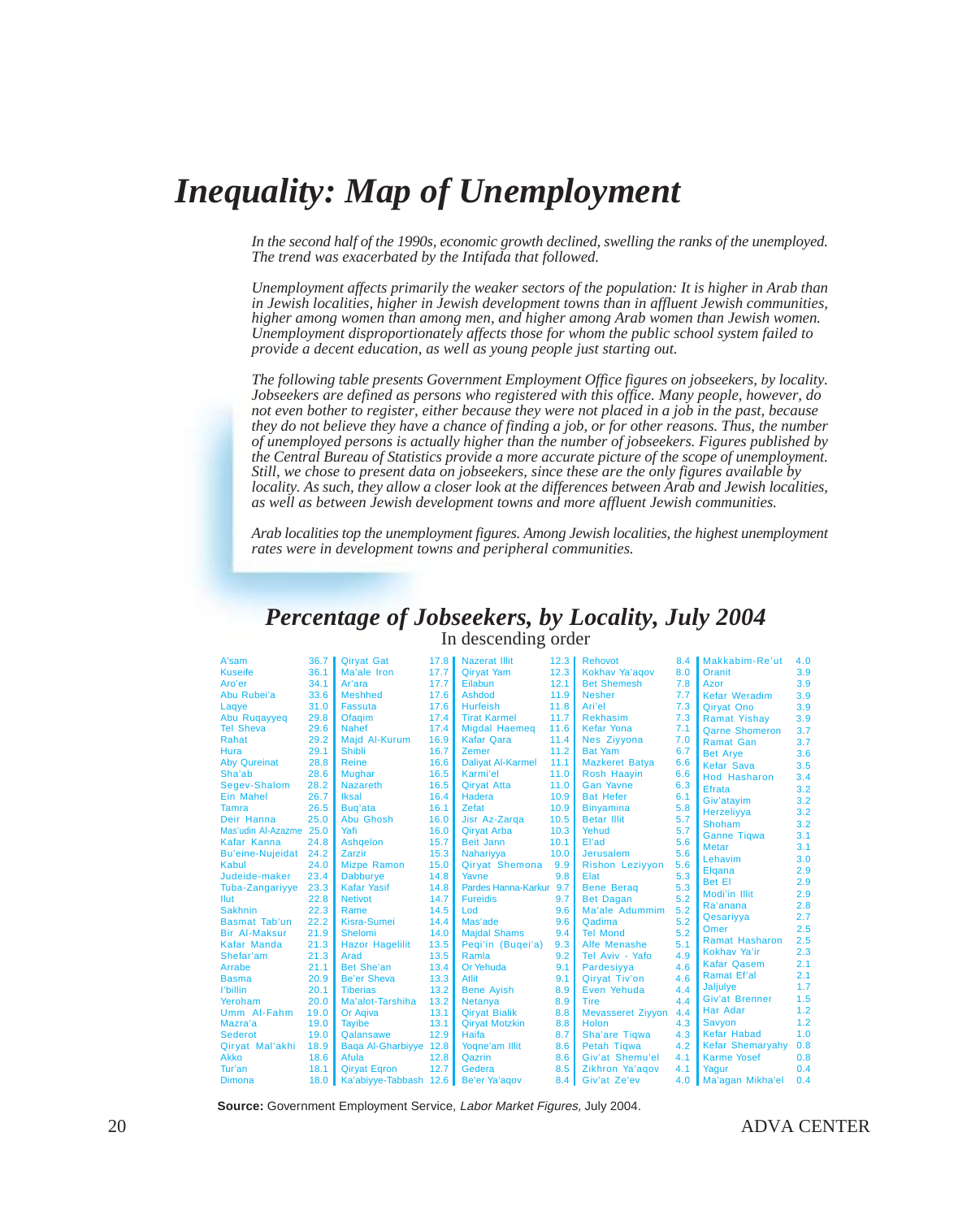## *Education: Over Half of Israeli Youth Fail to Graduate High School With Diplomas*

*One of the major ways that nations address problems of inequality is through education. Education, and especially higher education, contributes both to the growth of the economy and to individual advancement. The sectors of the economy that experienced high growth in recent years require an educated work force. The problem is that over 50 percent of Israel's youth have no chance of joining them, because they fail to receive a quality education.*

*The inequality endemic to the Israeli school system is evident in the disparities in the proportion of youth graduating high school with diplomas in different localities. In the course of the last decade, the proportion of high school students successfully passing their matriculation exams increased; however, the inequalities between localities remained in force.*

*In 2003, 53.2 percent of 17 year-olds failed to earn high school diplomas (In Israel: matriculation certificates); most of them attended schools in Arab localities, poor Jewish urban neighborhoods and development towns.*

*The figures are calculated by dividing the number of students graduating with diplomas by the number of 17 year-olds residing in the locality.*

#### *High School Students Graduating With Diplomas, as a Percentage of all 17 Year-Olds in the Locality, 2003* In ascending order

| <b>National Average 46.8</b> |    | Lod (jewish)           | 39 | Zikhron Ya'aqov       | 51 | <b>Qiryat Bialik</b>          | 58       |
|------------------------------|----|------------------------|----|-----------------------|----|-------------------------------|----------|
| <b>Betar Illit</b>           | 6  | Mughar                 | 39 | Hadera                | 51 | Qiryat Motzkin                | 58       |
| <b>Bene Berag</b>            | 10 | Pardes Hanna-Karkur 39 |    | <b>Kafar Qasem</b>    | 51 | Karmi'el                      | 59       |
| Yirka                        | 19 | Ramla (jewish)         | 39 | <b>Holon</b>          | 52 | <b>Rishon Leziyyon</b>        | 59       |
| Tire                         | 25 | <b>Tamra</b>           | 41 | Ashqelon              | 53 | Tel Aviv - Yafo (jewish) 59   |          |
| Arrabe                       | 25 | <b>Sederot</b>         | 41 | <b>Dimona</b>         | 53 | Ashdod                        | 60       |
| Rahat                        | 27 | Yafi                   | 42 | <b>Qiryat Shemona</b> | 53 | Hod Hasharon                  | 60       |
| <b>Reine</b>                 | 29 | Arad                   | 42 | Ari'el                | 54 | <b>Qiryat Gat</b>             | 60       |
| Shefar'am                    | 29 | Kafar Qara             | 43 | <b>Nahariyya</b>      | 54 | <b>Ganne Tigwa</b>            | 61       |
| Kafar Manda                  | 31 | Ma'ale Iron            | 43 | <b>Netanya</b>        | 54 | Herzeliyya                    | 61       |
| <b>Sakhnin</b>               | 31 | <b>Tiberias</b>        | 44 | Petah Tigwa           | 54 | <b>Mevasseret Ziyyon</b>      | 61       |
| Umm Al-Fahm                  | 32 | <b>Nazareth Illit</b>  | 44 | <b>Rehovot</b>        | 54 | Nes Ziyyona                   | 61       |
| Majd Al-Kurum                | 32 | Or Yehuda              | 45 | Haifa (jewish)        | 55 | Yavne                         | 63       |
| <b>Tayibe</b>                | 33 | <b>Qirvat Yam</b>      | 45 | Gedera                | 56 | Yehud                         | 63       |
| Qalansawe                    | 33 | <b>Netivot</b>         | 46 | <b>Tirat Karmel</b>   | 56 | <b>Qiryat Ono</b>             | 63       |
| Judeide-Maker                | 34 | Elat                   | 48 | Yogne'am Illit        | 56 | Rosh Haayin                   | 63       |
| Jerusalem (jewish)           | 34 | Be'er Sheva            | 49 | <b>Qiryat Atta</b>    | 56 | <b>Nesher</b>                 | 64<br>65 |
| Ofaqim                       | 35 | Migdal Haemeq          | 49 | Or Agiva              | 57 | <b>Ramat Gan</b>              | 66       |
| Daliyat Al-Karmel            | 35 | Zefat                  | 49 | Beit She'an           | 57 | Giv'atayim                    | 66       |
| Ma'alot-Tarshiha             | 35 | Azor                   | 50 | Giv'at Ze'ev          | 57 | <b>Kefar Sava</b><br>Ra'anana | 69       |
| Abu Sinan                    | 36 | Kafar Kanna            | 50 | Ma'ale Adummim        | 57 | Qiryat Tiv'on                 | 70       |
| <b>Baga Al-Gharbiyye</b>     | 36 | <b>Nazareth</b>        | 50 | Afula                 | 57 | <b>Shoham</b>                 | 71       |
| <b>Bet Shemesh</b>           | 37 | Ar'ara                 | 50 | <b>Ramat Hasharon</b> | 57 | Giv'at Shemu'el               | 72       |
| Akko (jewish)                | 38 | <b>Bat Yam</b>         | 51 | Modi'in               | 58 | Makkabim-Re'ut                | 88       |
|                              |    |                        |    |                       |    |                               |          |

**Source:** Adva Center, Students Graduating High School With Diplomas, by Locality, 2002-2003, September 2004.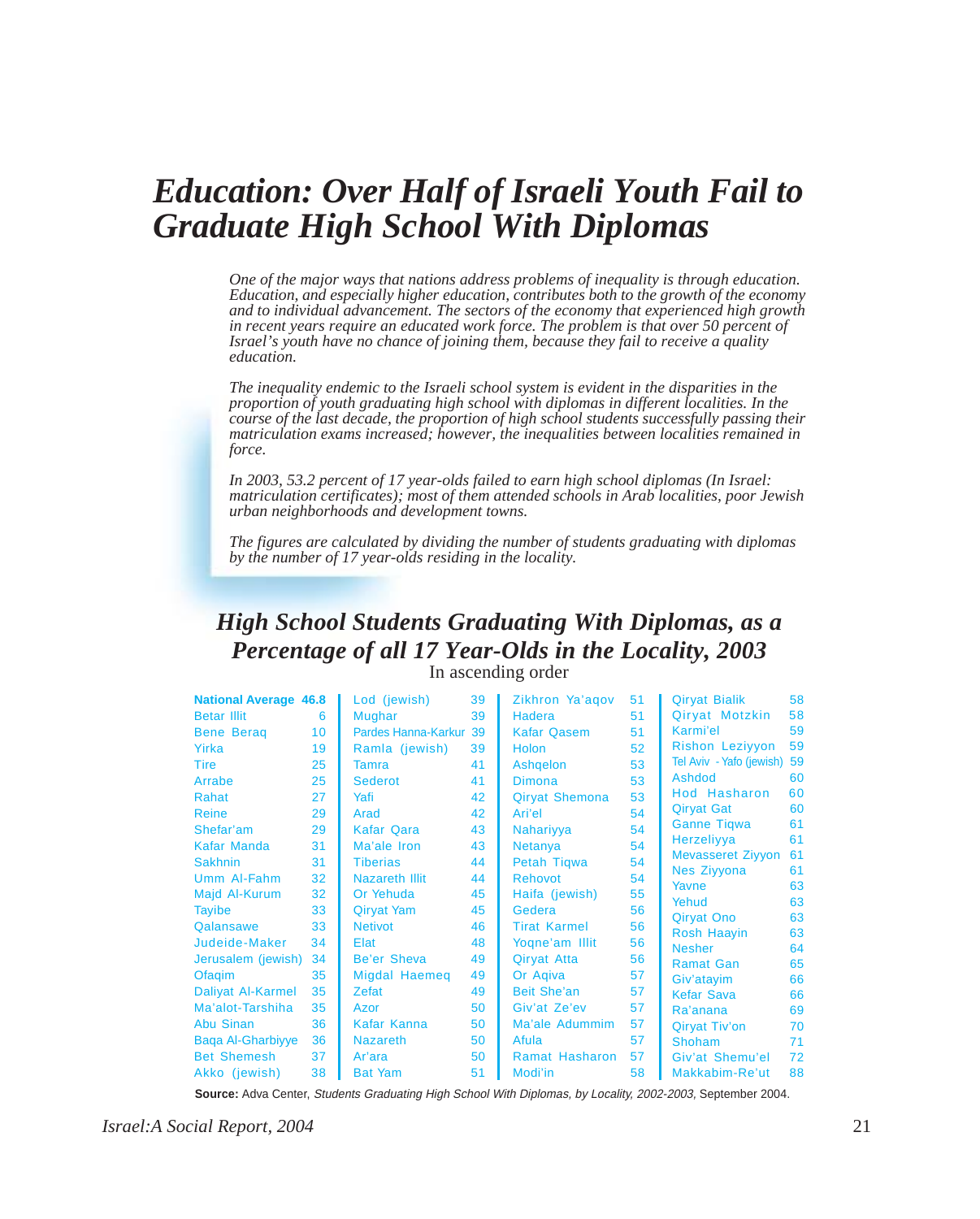## *Higher Education: More About Inequality*

*The majority of Israeli youth do not go on to college.*

*The Central Bureau of Statistics has been monitoring youngsters who finish high school, in order to ascertain how many of them eventually enroll in institutions of higher learning. The following figures concern persons who were high school seniors in 1995 and began university study by the year 2003.*

*In 2003, eight years after graduating high school, only 20.3 percent of those who were high school seniors in 1995 had begun to study at a university; an additional 8.5 percent had begun study in an accredited college. These figures reflect first and foremost the fact that a good portion of high school seniors fail to graduate with diplomas, and that not all those who graduate with a diploma qualify for university admission due to the quality of their diplomas.*

*The proportion of high school graduates admitted to universities in 2003 – 20.3 percent – conceals significant disparities:*

*Among Jews, the percentage admitted to university study was 21.3; among "persons of other religions," mostly Arabs, 11.5 percent;*

*Among Jews of European or American origin, the percentage admitted to university study was 28.2, compared to 15.5 percent of Jews of Asian or African origin (the origin groups include both persons born abroad and those born in Israel to foreignborn fathers).*

*Among students who had studied in academic tracks, the percentage admitted to university study was 29.3, compared to 7.5 percent of students who had studied in vocational tracks.*

*Among students from the localities with the highest socio-economic ranking, the percentage admitted to universities was 36.7, compared with 8.6 percent of students from localities with the lowest socio-economic ranking.*

*Gaps can be found at accredited colleges as well. This is especially significant, in view of the fact that one of the main arguments for the creation of these colleges, in the 1990s, was that they would provide opportunities for youth who did not come from affluent families to get a higher education. Among students hailing from localities with the highest socio-economic ranking, the percentage admitted to accredited colleges was 17.1 - ten times higher than the percentage of students hailing from localities with the lowest socio-economic ranking: 1.7.*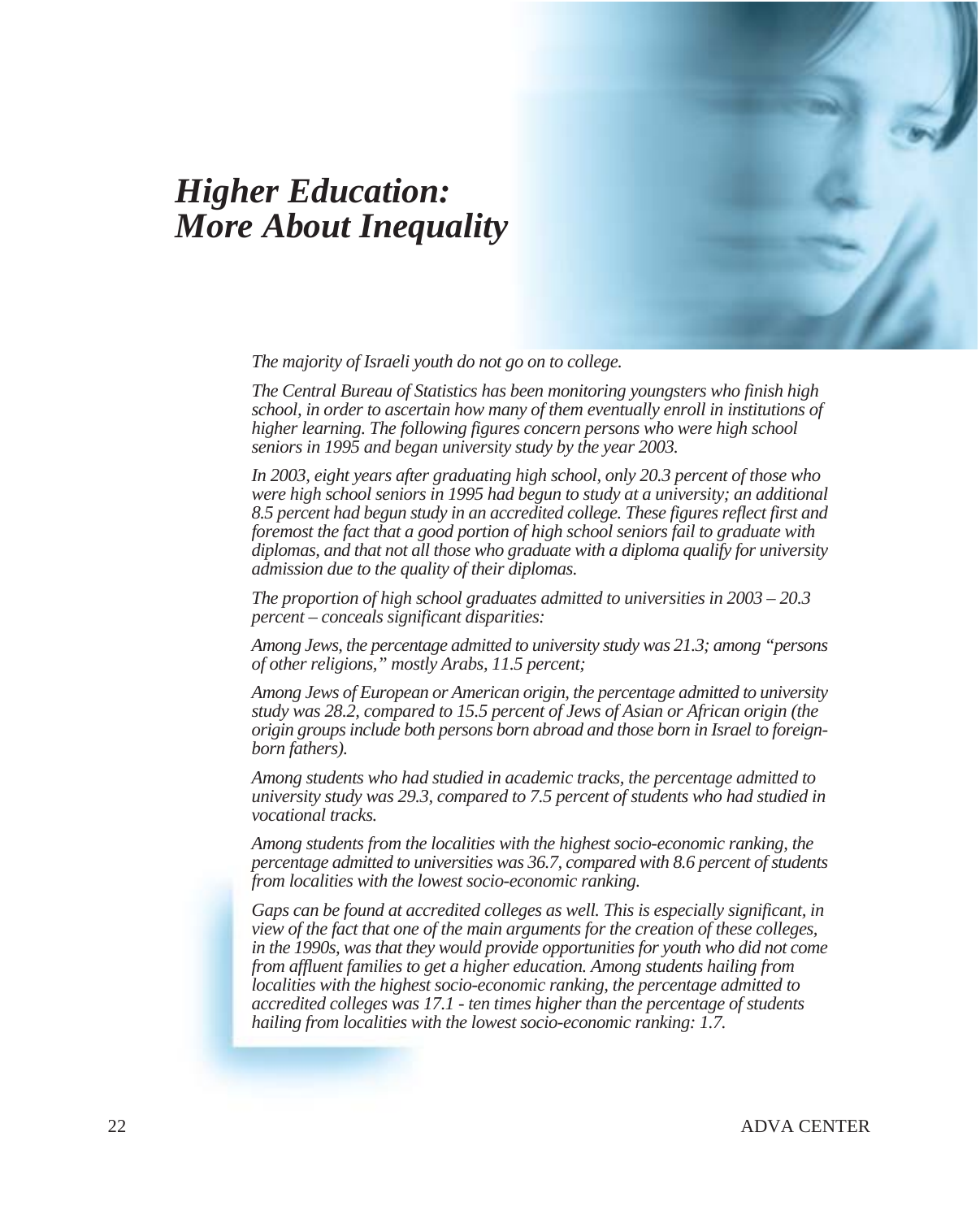### *Students Graduating High School in 1995 Who Began University or College Studies by 2003, by Various Characteristics* In Percentages

| <b>Gender</b>                                     | <b>University</b> | <b>Accredited College</b> | <b>Total</b> |
|---------------------------------------------------|-------------------|---------------------------|--------------|
| <b>Men</b>                                        | 16.9              | 9.2                       | 26.1         |
| Women                                             | 23.4              | 7.9                       | 31.3         |
|                                                   |                   |                           |              |
| <b>Ethnic Group</b>                               | <b>University</b> | <b>Accredited College</b> | <b>Total</b> |
| <b>Jews</b>                                       | 21.5              | 8.0                       | 29.5         |
| <b>Arab and Others</b>                            | 11.5              | 2.0                       | 13.5         |
|                                                   |                   |                           |              |
| <b>Origin</b>                                     | <b>University</b> | <b>Accredited College</b> | <b>Total</b> |
| <b>Israel</b>                                     | 23.6              | 11.6                      | 35.2         |
| Asia / Africa                                     | 15.5              | 7.7                       | 23.2         |
| <b>Europe / America</b>                           | 28.2              | 10.0                      | 38.2         |
|                                                   |                   |                           |              |
| <b>Socio-Economic Ranking</b><br>of Home Locality | <b>University</b> | <b>Accredited College</b> | <b>Total</b> |
| $2 - 1$                                           | 8.6               | 1.7                       | 10.3         |
| $4 - 3$                                           | 16.2              | 4.7                       | 20.9         |
| $6 - 5$                                           | 18.5              | 8.8                       | 27.3         |
| $8 - 7$                                           | 25.5              | 11.8                      | 37.3         |
| $10 - 9$                                          | 36.7              | 17.1                      | 53.8         |
|                                                   |                   |                           |              |
| <b>High School Track</b>                          | <b>University</b> | <b>Accredited College</b> | <b>Total</b> |
| <b>Academic Track</b>                             | 29.3              | 12.2                      | 41.5         |
| <b>Vocational Track</b>                           | 7.5               | 4.8                       | 12.3         |

**Source:** CBS, Statistical Abstract of Israel 2004, No. 55, Table 8.32.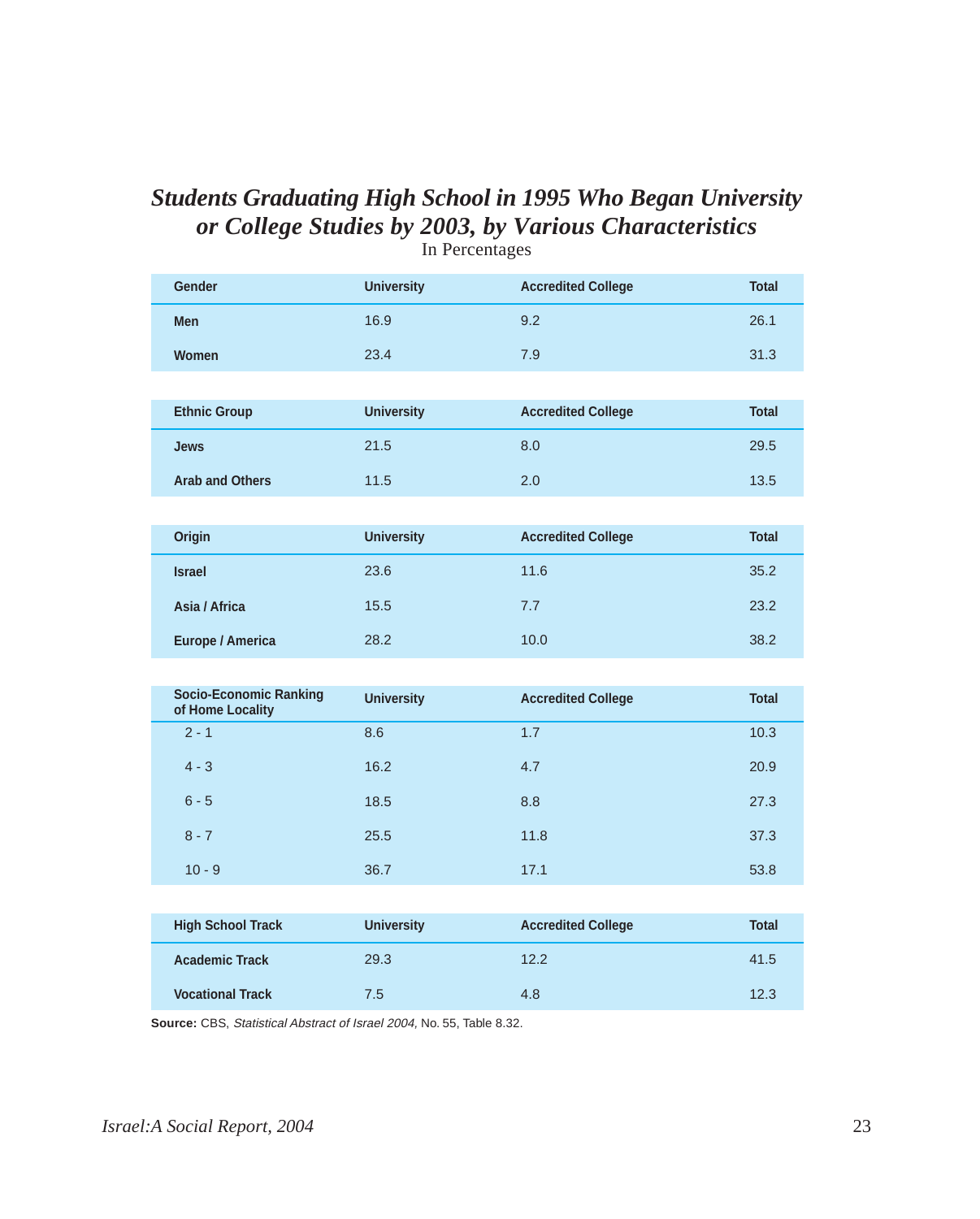## *Higher Education: Inequality by Locality*

*Where do most Israeli students come from?*

*The following table presents the percentage of students enrolled in bachelors' degree programs in universities and accredited colleges among 20-29 year-olds, by locality. It is easy to see that the highest percentages are to be found in affluent localities, while the middle and bottom places belong to Arab localities and Jewish development towns.*

### *Percentage of University Undergraduates Among 20-29 Year-Olds, by Locality, 2002/2003*

| <b>Percentage of</b><br>Rate of<br>Rate of<br><b>Undergraduates</b><br><b>University</b><br><b>College</b><br><b>Students</b><br><b>Students</b><br>11.3<br>7.0<br>4.3<br><b>National Average</b><br>37.3<br>26.3<br>11.1<br>Lehavim<br>9.2<br>36.7<br>27.6<br>Omer<br>Kokhav Ya'ir<br>19.2<br>11.0<br>30.2<br>30.1<br>21.1<br>9.0<br>Metar<br>Kefar Weradim<br>28.8<br>19.7<br>9.1<br>27.7<br>17.5<br>10.2<br>Elgana<br>8.8<br>Makkabim-Re'ut<br>27.5<br>18.6<br>Qedumim<br>25.1<br>16.6<br>8.5<br>Qiryat Tiv'on<br>24.5<br>15.5<br>9.0<br>4.6<br>23.9<br>19.4<br>Efrata<br>23.9<br>12.3<br>Newe Efrayim<br>11.6<br>Har Adar<br>23.5<br>15.8<br>7.6<br>Ramat Hasharon<br>22.4<br>12.2<br>10.2<br>Ramat Ef'al<br>22.1<br>12.2<br>10.0<br>20.6<br>12.1<br>8.6<br>Ra'anana<br>5.2<br>Giv'at Shemu'el<br>20.6<br>15.5<br>12.8<br>Qiryat Ono<br>19.8<br>7.0<br>19.4<br>9.5<br>Oranit<br>9.9<br>19.3<br>13.4<br>5.9<br>Ganne Tiqwa<br>3.6<br>Mi'elya<br>19.3<br>15.7<br>19.3<br>9.2<br>10.1<br><b>Ramat Yishay</b><br>Even Yehuda<br>19.1<br>10.2<br>8.9<br>5.6<br>18.4<br>12.8<br>Mazkeret Batya<br>18.2<br>11.0<br>7.2<br>Giv'atayim<br>17.7<br>9.1<br>8.6<br>Herzeliyya<br>Shohame<br>10.2<br>17.6<br>7.4<br>17.6<br>14.0<br>Haifa<br>3.5<br>17.5<br>11.9<br>5.7<br>Mevasseret Ziyyon<br>11.8<br>5.5<br>17.3<br><b>Qiryat Bialik</b><br>8.0<br>9.1<br>Pardesiyya<br>17.1<br><b>Qiryat Motzkin</b><br>11.1<br>5.9<br>17.0<br>Kefar Sava<br>9.8<br>7.0<br>16.7 |                        | <b>Percentage of</b>  | <b>Name of Locality</b><br>Total:<br>Of Total:<br>Rate of |
|------------------------------------------------------------------------------------------------------------------------------------------------------------------------------------------------------------------------------------------------------------------------------------------------------------------------------------------------------------------------------------------------------------------------------------------------------------------------------------------------------------------------------------------------------------------------------------------------------------------------------------------------------------------------------------------------------------------------------------------------------------------------------------------------------------------------------------------------------------------------------------------------------------------------------------------------------------------------------------------------------------------------------------------------------------------------------------------------------------------------------------------------------------------------------------------------------------------------------------------------------------------------------------------------------------------------------------------------------------------------------------------------------------------------------------------------------------|------------------------|-----------------------|-----------------------------------------------------------|
|                                                                                                                                                                                                                                                                                                                                                                                                                                                                                                                                                                                                                                                                                                                                                                                                                                                                                                                                                                                                                                                                                                                                                                                                                                                                                                                                                                                                                                                            |                        | <b>Undergraduates</b> | <b>University</b>                                         |
|                                                                                                                                                                                                                                                                                                                                                                                                                                                                                                                                                                                                                                                                                                                                                                                                                                                                                                                                                                                                                                                                                                                                                                                                                                                                                                                                                                                                                                                            |                        |                       | <b>Students</b>                                           |
|                                                                                                                                                                                                                                                                                                                                                                                                                                                                                                                                                                                                                                                                                                                                                                                                                                                                                                                                                                                                                                                                                                                                                                                                                                                                                                                                                                                                                                                            | <b>Nesher</b>          | 16.6                  | 13.6                                                      |
|                                                                                                                                                                                                                                                                                                                                                                                                                                                                                                                                                                                                                                                                                                                                                                                                                                                                                                                                                                                                                                                                                                                                                                                                                                                                                                                                                                                                                                                            | <b>Hod Hasharon</b>    | 16.5                  | 9.0                                                       |
|                                                                                                                                                                                                                                                                                                                                                                                                                                                                                                                                                                                                                                                                                                                                                                                                                                                                                                                                                                                                                                                                                                                                                                                                                                                                                                                                                                                                                                                            | Ari'el                 | 16.0                  | 5.4                                                       |
|                                                                                                                                                                                                                                                                                                                                                                                                                                                                                                                                                                                                                                                                                                                                                                                                                                                                                                                                                                                                                                                                                                                                                                                                                                                                                                                                                                                                                                                            | Qarne Shomeron         | 16.0                  | 10.8                                                      |
|                                                                                                                                                                                                                                                                                                                                                                                                                                                                                                                                                                                                                                                                                                                                                                                                                                                                                                                                                                                                                                                                                                                                                                                                                                                                                                                                                                                                                                                            | Ramat-gan              | 15.2                  | 9.2                                                       |
|                                                                                                                                                                                                                                                                                                                                                                                                                                                                                                                                                                                                                                                                                                                                                                                                                                                                                                                                                                                                                                                                                                                                                                                                                                                                                                                                                                                                                                                            | Tel Aviv - Yafo        | 15.0                  | 9.1                                                       |
|                                                                                                                                                                                                                                                                                                                                                                                                                                                                                                                                                                                                                                                                                                                                                                                                                                                                                                                                                                                                                                                                                                                                                                                                                                                                                                                                                                                                                                                            | Zikhron Ya'aqov        | 14.9                  | 9.3                                                       |
|                                                                                                                                                                                                                                                                                                                                                                                                                                                                                                                                                                                                                                                                                                                                                                                                                                                                                                                                                                                                                                                                                                                                                                                                                                                                                                                                                                                                                                                            | Rehovot                | 14.9                  | 10.5                                                      |
|                                                                                                                                                                                                                                                                                                                                                                                                                                                                                                                                                                                                                                                                                                                                                                                                                                                                                                                                                                                                                                                                                                                                                                                                                                                                                                                                                                                                                                                            | Alfe Menashe           | 14.5                  | 7.5                                                       |
|                                                                                                                                                                                                                                                                                                                                                                                                                                                                                                                                                                                                                                                                                                                                                                                                                                                                                                                                                                                                                                                                                                                                                                                                                                                                                                                                                                                                                                                            | Be'er Sheva            | 14.4                  | 9.1                                                       |
|                                                                                                                                                                                                                                                                                                                                                                                                                                                                                                                                                                                                                                                                                                                                                                                                                                                                                                                                                                                                                                                                                                                                                                                                                                                                                                                                                                                                                                                            | Karmi'el               | 14.3                  | 8.1                                                       |
|                                                                                                                                                                                                                                                                                                                                                                                                                                                                                                                                                                                                                                                                                                                                                                                                                                                                                                                                                                                                                                                                                                                                                                                                                                                                                                                                                                                                                                                            | Nes Ziyyona            | 14.3                  | 8.6                                                       |
|                                                                                                                                                                                                                                                                                                                                                                                                                                                                                                                                                                                                                                                                                                                                                                                                                                                                                                                                                                                                                                                                                                                                                                                                                                                                                                                                                                                                                                                            | <b>Rishon Leziyyon</b> | 14.0                  | 7.4                                                       |
|                                                                                                                                                                                                                                                                                                                                                                                                                                                                                                                                                                                                                                                                                                                                                                                                                                                                                                                                                                                                                                                                                                                                                                                                                                                                                                                                                                                                                                                            | Nahariyya              | 14.0                  | 9.4                                                       |
|                                                                                                                                                                                                                                                                                                                                                                                                                                                                                                                                                                                                                                                                                                                                                                                                                                                                                                                                                                                                                                                                                                                                                                                                                                                                                                                                                                                                                                                            | Petah Tigwa            | 14.0                  | 7.9                                                       |
|                                                                                                                                                                                                                                                                                                                                                                                                                                                                                                                                                                                                                                                                                                                                                                                                                                                                                                                                                                                                                                                                                                                                                                                                                                                                                                                                                                                                                                                            | Ashqelon               | 13.9                  | 9.9                                                       |
|                                                                                                                                                                                                                                                                                                                                                                                                                                                                                                                                                                                                                                                                                                                                                                                                                                                                                                                                                                                                                                                                                                                                                                                                                                                                                                                                                                                                                                                            | <b>Tel Mond</b>        | 13.6                  | 7.7                                                       |
|                                                                                                                                                                                                                                                                                                                                                                                                                                                                                                                                                                                                                                                                                                                                                                                                                                                                                                                                                                                                                                                                                                                                                                                                                                                                                                                                                                                                                                                            | Arad                   | 13.6                  | 9.2                                                       |
|                                                                                                                                                                                                                                                                                                                                                                                                                                                                                                                                                                                                                                                                                                                                                                                                                                                                                                                                                                                                                                                                                                                                                                                                                                                                                                                                                                                                                                                            | Yehud                  | 13.3                  | 7.4                                                       |
|                                                                                                                                                                                                                                                                                                                                                                                                                                                                                                                                                                                                                                                                                                                                                                                                                                                                                                                                                                                                                                                                                                                                                                                                                                                                                                                                                                                                                                                            | Modi'in                | 13.2                  | 7.9                                                       |
|                                                                                                                                                                                                                                                                                                                                                                                                                                                                                                                                                                                                                                                                                                                                                                                                                                                                                                                                                                                                                                                                                                                                                                                                                                                                                                                                                                                                                                                            | <b>Gan Yavne</b>       | 13.1                  | 9.5                                                       |
|                                                                                                                                                                                                                                                                                                                                                                                                                                                                                                                                                                                                                                                                                                                                                                                                                                                                                                                                                                                                                                                                                                                                                                                                                                                                                                                                                                                                                                                            | Binyamina              | 13.1                  | 7.8                                                       |
|                                                                                                                                                                                                                                                                                                                                                                                                                                                                                                                                                                                                                                                                                                                                                                                                                                                                                                                                                                                                                                                                                                                                                                                                                                                                                                                                                                                                                                                            | <b>Holon</b>           | 12.7                  | 5.9                                                       |
|                                                                                                                                                                                                                                                                                                                                                                                                                                                                                                                                                                                                                                                                                                                                                                                                                                                                                                                                                                                                                                                                                                                                                                                                                                                                                                                                                                                                                                                            | Nazerat Illit          | 12.6                  | 7.2                                                       |
|                                                                                                                                                                                                                                                                                                                                                                                                                                                                                                                                                                                                                                                                                                                                                                                                                                                                                                                                                                                                                                                                                                                                                                                                                                                                                                                                                                                                                                                            |                        | 12.5                  | 8.6                                                       |
|                                                                                                                                                                                                                                                                                                                                                                                                                                                                                                                                                                                                                                                                                                                                                                                                                                                                                                                                                                                                                                                                                                                                                                                                                                                                                                                                                                                                                                                            | Yavne                  |                       |                                                           |
|                                                                                                                                                                                                                                                                                                                                                                                                                                                                                                                                                                                                                                                                                                                                                                                                                                                                                                                                                                                                                                                                                                                                                                                                                                                                                                                                                                                                                                                            | Netanya                | 12.5                  | 5.9                                                       |
|                                                                                                                                                                                                                                                                                                                                                                                                                                                                                                                                                                                                                                                                                                                                                                                                                                                                                                                                                                                                                                                                                                                                                                                                                                                                                                                                                                                                                                                            | Gedera                 | 12.4                  | 9.1                                                       |
|                                                                                                                                                                                                                                                                                                                                                                                                                                                                                                                                                                                                                                                                                                                                                                                                                                                                                                                                                                                                                                                                                                                                                                                                                                                                                                                                                                                                                                                            | Giv'at Ze'ev           | 12.3                  | 7.5                                                       |
|                                                                                                                                                                                                                                                                                                                                                                                                                                                                                                                                                                                                                                                                                                                                                                                                                                                                                                                                                                                                                                                                                                                                                                                                                                                                                                                                                                                                                                                            | Qiryat Atta            | 11.9                  | 8.3                                                       |
|                                                                                                                                                                                                                                                                                                                                                                                                                                                                                                                                                                                                                                                                                                                                                                                                                                                                                                                                                                                                                                                                                                                                                                                                                                                                                                                                                                                                                                                            | Rosh Haayin            | 11.8                  | 6.4                                                       |
|                                                                                                                                                                                                                                                                                                                                                                                                                                                                                                                                                                                                                                                                                                                                                                                                                                                                                                                                                                                                                                                                                                                                                                                                                                                                                                                                                                                                                                                            | Hadera                 | 11.7                  | 6.1                                                       |
|                                                                                                                                                                                                                                                                                                                                                                                                                                                                                                                                                                                                                                                                                                                                                                                                                                                                                                                                                                                                                                                                                                                                                                                                                                                                                                                                                                                                                                                            | Azor                   | 11.7                  | 5.7                                                       |
|                                                                                                                                                                                                                                                                                                                                                                                                                                                                                                                                                                                                                                                                                                                                                                                                                                                                                                                                                                                                                                                                                                                                                                                                                                                                                                                                                                                                                                                            | Qazrin                 | 11.7                  | 7.1                                                       |

In percentages, in descending order

24 ADVA CENTER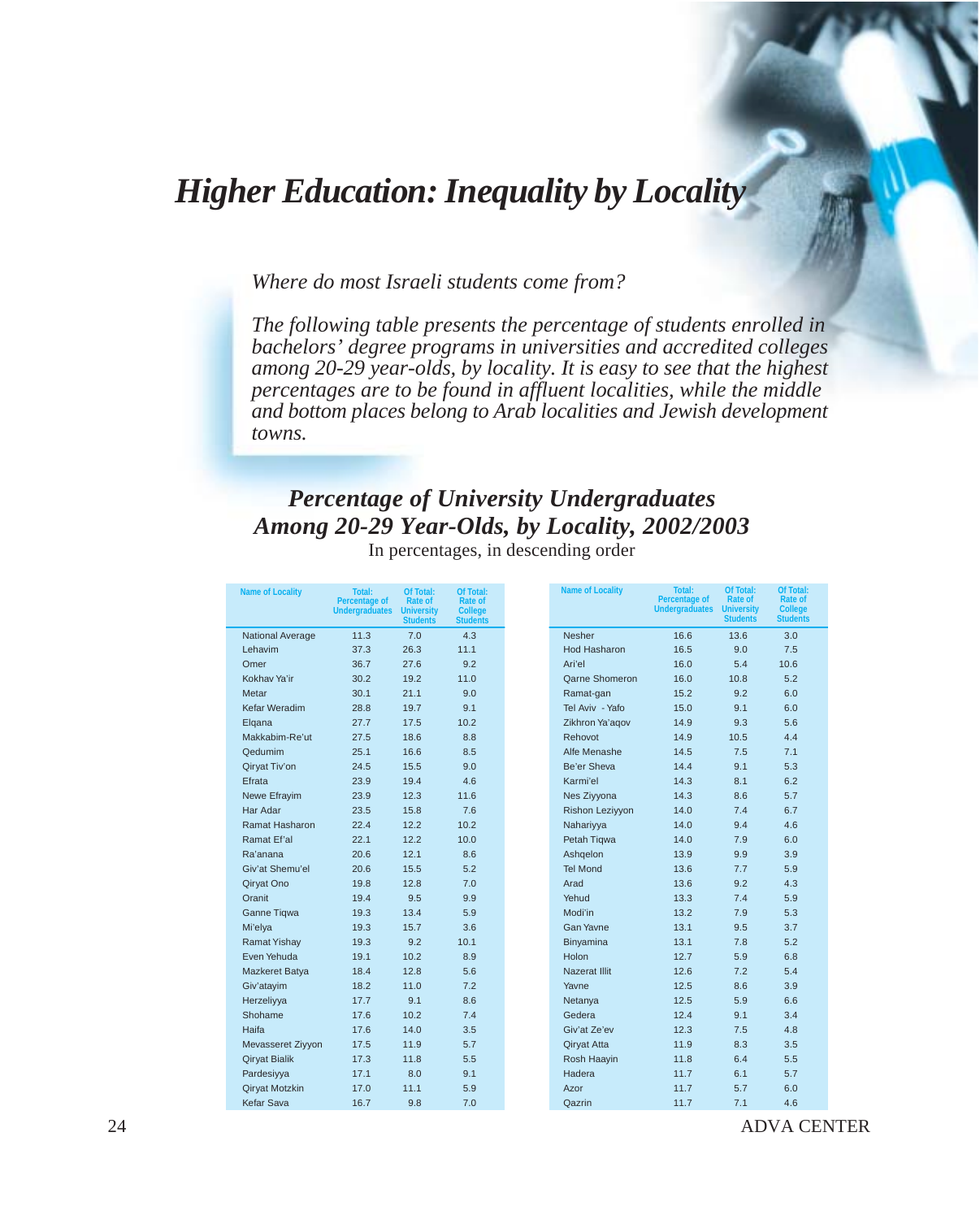| <b>Name of Locality</b> | Total:<br><b>Percentage of</b><br><b>Undergraduates</b> | Of Total:<br>Rate of<br><b>University</b><br><b>Students</b> | Of Total:<br>Rate of<br><b>College</b><br><b>Students</b> | <b>Name of Locality</b> | Total:<br><b>Percentage of</b><br><b>Undergraduates</b> | Of Total:<br>Rate of<br><b>University</b><br><b>Students</b> | Of To<br>Rate<br>Colle<br><b>Stude</b> |
|-------------------------|---------------------------------------------------------|--------------------------------------------------------------|-----------------------------------------------------------|-------------------------|---------------------------------------------------------|--------------------------------------------------------------|----------------------------------------|
| <b>Atlit</b>            | 11.7                                                    | 8.0                                                          | 3.7                                                       | Kabul                   | 6.7                                                     | 5.7                                                          | 0.9                                    |
| Qiryat Yam              | 11.6                                                    | 7.8                                                          | 3.8                                                       | Shefar'am               | 6.6                                                     | 5.5                                                          | 1.2                                    |
| Peqi'in                 | 11.5                                                    | 9.7                                                          | 1.8                                                       | Beit Jann               | 6.6                                                     | 4.8                                                          | 1.8                                    |
| Yoqne'am Illit          | 11.2                                                    | 7.5                                                          | 3.8                                                       | Qiryat Mal'akhi         | 6.6                                                     | 4.2                                                          | 2.3                                    |
| Zefat                   | 11.1                                                    | 7.9                                                          | 3.2                                                       | Jatt                    | 6.6                                                     | 4.2                                                          | 2.4                                    |
| Afula                   | 11.0                                                    | 5.5                                                          | 5.5                                                       | Abu Sinan               | 6.5                                                     | 5.2                                                          | 1.3                                    |
| Rame                    | 11.0                                                    | 7.5                                                          | 3.5                                                       | Daliyat Al-Karmel       | 6.4                                                     | 5.5                                                          | 0.9                                    |
| Migdal Haemeq           | 10.9                                                    | 5.5                                                          | 5.4                                                       | Arrabe                  | 6.3                                                     | 5.2                                                          | 1.1                                    |
| Pardes Hanna-Karkur     | 10.8                                                    | 5.9                                                          | 4.9                                                       | <b>Tirat Karmel</b>     | 6.1                                                     | 4.4                                                          | 1.7                                    |
| Beit She'an             | 10.7                                                    | 5.8                                                          | 4.9                                                       | Netivot                 | 6.1                                                     | 3.0                                                          | 3.1                                    |
| Qiryat Gat              | 10.6                                                    | 6.9                                                          | 3.8                                                       | Iksal                   | 6.0                                                     | 3.7                                                          | 2.3                                    |
| <b>Julis</b>            | 10.5                                                    | 7.5                                                          | 3.0                                                       | l'billin                | 6.0                                                     | 5.0                                                          | 1.0                                    |
| Ma'ale Adummim          | 10.5                                                    | 7.2                                                          | 3.2                                                       | Or Yehuda               | 5.9                                                     | 2.9                                                          | 3.0                                    |
| <b>Nazareth</b>         | 10.2                                                    | 7.5                                                          | 2.7                                                       | Mughar                  | 5.8                                                     | 5.0                                                          | 0.9                                    |
| <b>Kafar Yasif</b>      | 10.1                                                    | 7.6                                                          | 2.5                                                       | Majd Al-Kurum           | 5.7                                                     | 5.0                                                          | 0.7                                    |
| Qiryat Shemona          | 10.1                                                    | 4.2                                                          | 5.9                                                       | Judeide-maker           | 5.5                                                     | 4.9                                                          | 0.6                                    |
| Sederot                 | 10.1                                                    | 5.1                                                          | 5.0                                                       | <b>Tire</b>             | 5.3                                                     | 3.4                                                          | 1.9                                    |
| Dabburye                | 10.0                                                    | 7.5                                                          | 2.5                                                       | Reine                   | 5.2                                                     | 3.8                                                          | 1.4                                    |
| Qiryat Arba             | 9.7                                                     | 6.3                                                          | 3.4                                                       | Nahef                   | 5.2                                                     | 4.6                                                          | 0.6                                    |
| Ma'alot-Tarshiha        | 9.6                                                     | 7.1                                                          | 2.5                                                       | Tamra                   | 5.2                                                     | 4.3                                                          | 0.9                                    |
| Eilabun                 | 9.6                                                     | 7.3                                                          | 2.3                                                       | Ramla                   | 5.1                                                     | 2.5                                                          | 2.6                                    |
| Ashdod                  | 9.5                                                     | 6.4                                                          | 3.2                                                       | <b>Tayibe</b>           | 5.1                                                     | 3.3                                                          | 1.9                                    |
| Kefar Yona              | 9.2                                                     | 4.1                                                          | 5.1                                                       | Kafar Kanna             | 5.1                                                     | 3.9                                                          | 1.3                                    |
| Mizpe Ramon             | 9.2                                                     | 6.4                                                          | 2.8                                                       | Sakhnin                 | 4.8                                                     | 3.8                                                          | 1.0                                    |
| Qiryat Eqron            | 8.8                                                     | 5.0                                                          | 3.8                                                       | Yirka                   | 4.8                                                     | 3.9                                                          | 0.9                                    |
| <b>Bat Yam</b>          | 8.6                                                     | 4.3                                                          | 4.2                                                       | <b>Bet Shemesh</b>      | 4.5                                                     | 2.5                                                          | 2.0                                    |
| Akko                    | 8.5                                                     | 6.2                                                          | 2.4                                                       | Baga Al-Gharbiyye       | 4.4                                                     | 2.8                                                          | 1.6                                    |
| Tur'an                  | 8.3                                                     | 6.2                                                          | 2.1                                                       | <b>Bene Berag</b>       | 4.1                                                     | 2.2                                                          | 1.9                                    |
| Deir Hanna              | 8.1                                                     | 6.1                                                          | 2.1                                                       | Kafar Manda             | 3.6                                                     | 3.6                                                          | $\overline{\phantom{a}}$               |
| <b>Tiberias</b>         | 8.1                                                     | 5.0                                                          | 3.1                                                       | Kafar Qasem             | 3.6                                                     | 2.9                                                          | 0.7                                    |
| Ofaqim                  | 8.0                                                     | 4.7                                                          | 3.4                                                       | Umm Al-Fahm             | 3.6                                                     | 2.3                                                          | 1.3                                    |
| Yafi                    | 7.9                                                     | 5.8                                                          | 2.1                                                       | Rahat                   | 3.2                                                     | 2.1                                                          | 1.2                                    |
| Kafar Qara              | 7.9                                                     | 6.1                                                          | 1.8                                                       | Qalansawe               | 2.7                                                     | 2.1                                                          | 0.5                                    |
| Dimona                  | 7.8                                                     | 4.8                                                          | 3.0                                                       |                         |                                                         |                                                              |                                        |
| Elat                    | 7.7                                                     | 4.5                                                          | 3.2                                                       |                         |                                                         |                                                              |                                        |
| Or Agiva                | 7.7                                                     | 4.2                                                          | 3.5                                                       |                         |                                                         |                                                              |                                        |
| <b>Bene Ayish</b>       | 7.5                                                     | 6.0                                                          | 1.5                                                       |                         |                                                         |                                                              |                                        |
| Ar'ara                  | 7.3                                                     | 5.2                                                          | 2.0                                                       |                         |                                                         |                                                              |                                        |
| Jerusalem               | 7.3                                                     | 4.9                                                          | 2.4                                                       |                         |                                                         |                                                              |                                        |
| Be'er Ya'aqov           | 7.2                                                     | 4.2                                                          | 3.1                                                       |                         |                                                         |                                                              |                                        |
| <b>Hazor Hagelilit</b>  | 7.2                                                     | 4.1                                                          | 3.2                                                       |                         |                                                         |                                                              |                                        |
| Deir Al-Asad            | 6.9                                                     | 5.7                                                          | 1.2                                                       |                         |                                                         |                                                              |                                        |
| Lod                     | 6.8                                                     | 3.6                                                          | 3.1                                                       |                         |                                                         |                                                              |                                        |
| Isifya                  | 6.7                                                     | 5.8                                                          | 0.8                                                       |                         |                                                         |                                                              |                                        |
|                         |                                                         |                                                              |                                                           |                         |                                                         |                                                              |                                        |

**Sources:** Adva Center analysis of CBS, Candidates for First Degree Studies, Students and Degree Recipients in Universities, 2002/2003, Publication No. 1230, August 2004; CBS, Statistical Abstract of Israel 2004, No. 55; data on 20-29 year olds by locality were obtained courtesy of the Department of Construction and Local Authorities at the CBS; data on students in accredited colleges was obtained courtesy of the Department of Higher Education at the CBS.

**Of Total: Rate of College Students**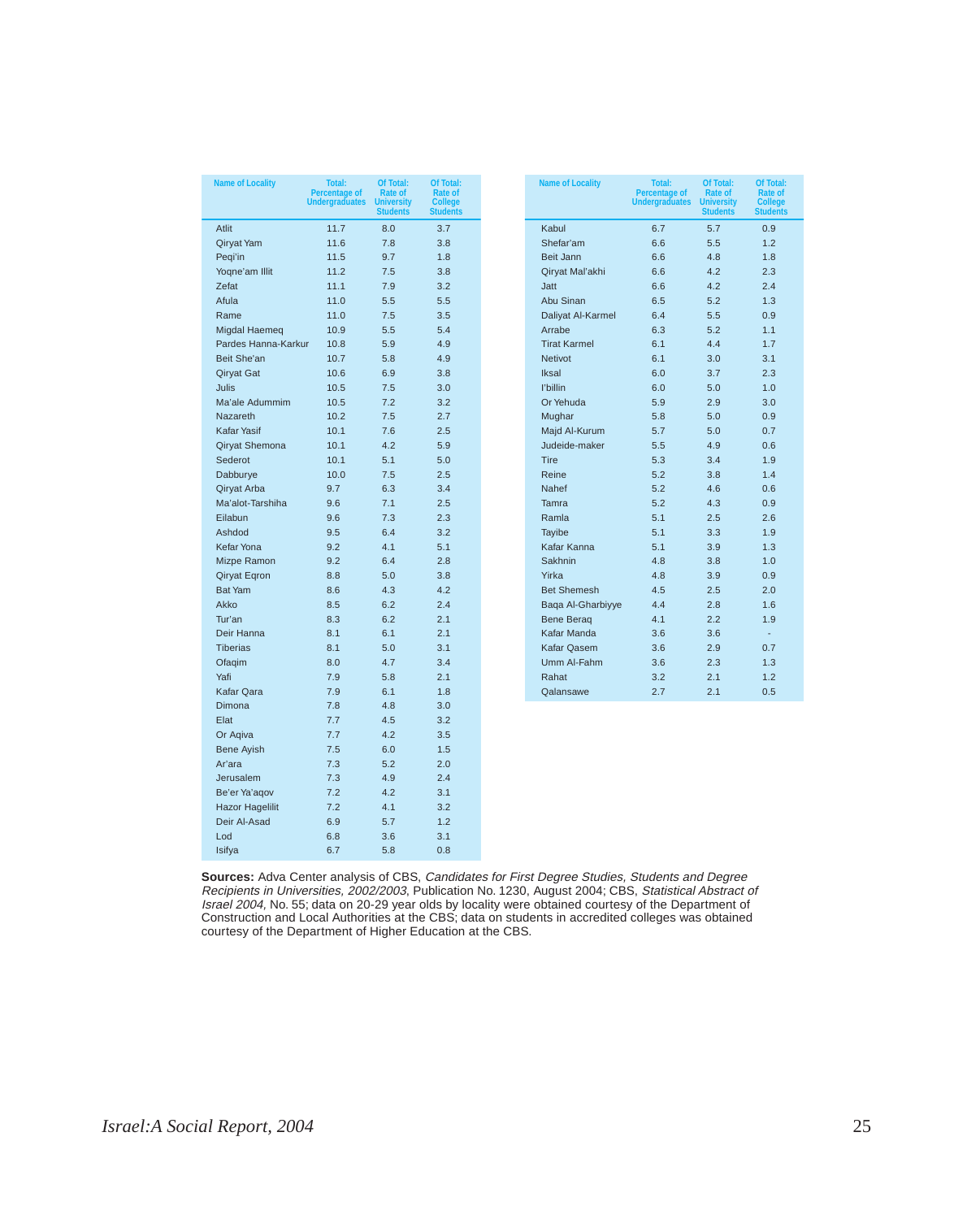## *Health: Public Funding Diminishes and the Sick Pay More*

*The public health care system in Israel compares favorably with public health systems in other countries. However, there is reason for concern about the future.*

*The National Health Insurance Law of 1994 provided a very generous package of medical services. However, the law did not provide a mechanism to update public financing of the package, in accordance with demographic, technological and cost changes. A short time after enactment of the law, the government began to cut back on funding, shifting the burden to the consumers of health services. Thus, for example, only some of the new medicines on the market were added to the benefits package, while others were made available through supplemental insurance policies sold by Health Funds and insurance companies. Those without supplemental policies, however, receive no discount on medicines not included in the package.*

*Co-payments are required not only for medicines, but also for visits to specialists or laboratory tests performed at neighborhood and hospital outpatient clinics.*

*As not everyone can afford supplemental health insurance, the outcome of the decline in public funding for health services is increased inequality in accessibility. Ultimately, the gap between the quality of services available to the rich and poor is expected to translate into differing levels of health for Israelis of different income levels.*

*And there is another danger: if the public health system continues to operate with insufficient funding, consumers will complain, and the government, instead of increasing the budget, will attribute the dissatisfaction to "inefficiency." It will then propose its favorite solution – privatization. The Budget Arrangements Law for fiscal 2005 does just that. It includes a proposal to set up a for-profit Health Fund. If the proposal passes and a for-profit Health Fund is created, in all likelihood it will cater to the affluent. It is also possible that one or two of the existing non-profit Health Funds will take the route of privatization. If that happens, the health system in Israel will cease to be public and universal.*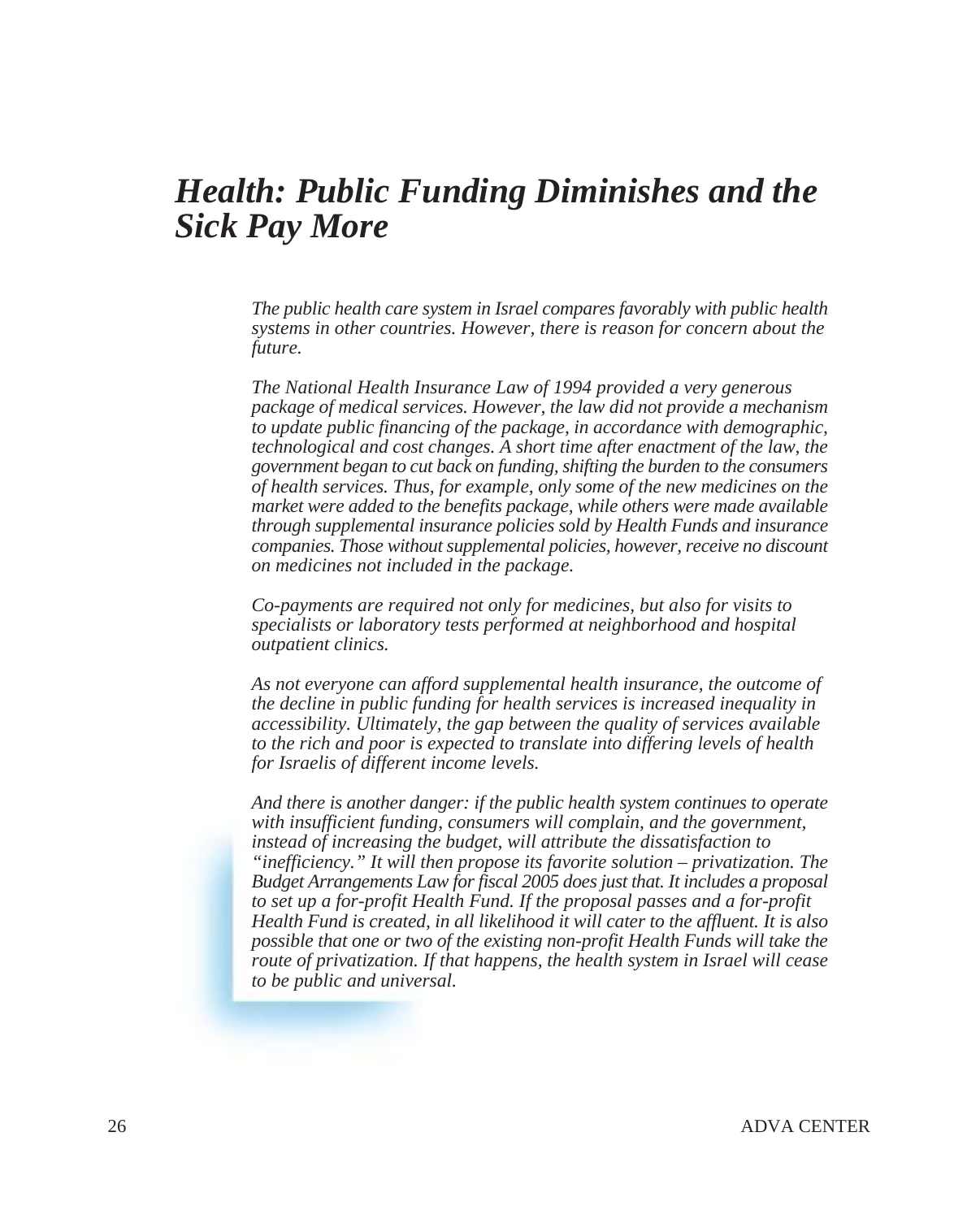## *Health: Out-of-Pocket Payments Increase*

*The fact that household expenditures on health, above and beyond the health tax, are increasing, can be seen in the following table. The table shows the income of the Health Funds from the sale of supplemental insurance and from co-payments, along with the income of insurance companies from the sale of private health insurance.*

### *Income of Health Funds and Insurance Companies from Payments of Households*

NIS billions, constant 2003 prices

|                                                                   | 1997             | 1999            | 2001   | 2002 |
|-------------------------------------------------------------------|------------------|-----------------|--------|------|
| Health fund income from sale of supplemental insurance            | 0.1              | 0.7             | $-1.1$ | 1.2  |
| Health fund income from co-payments                               | 1.6              | $2.0\qquad 2.5$ |        | 2.8  |
| Insurance companies' income from sale of private health insurance | 0.8 <sub>1</sub> | $-1.1$          | 1.4    | 1.5  |
| Total                                                             | 2.5              | 3.8             | 5.0    | 5.5  |

**Sources:** Wilkovsky, Abrahamson, Canaany and Associates, Report on the Operations of the Health Funds, various years; Habushy and Shif, Comparative Report on the Operations of the Health Funds for the Year 2002, October 2002; data received from the National Accounts Department of the CBS; Report of the Director of the Capital Market, Insurance and Savings at the Finance Ministry, various years.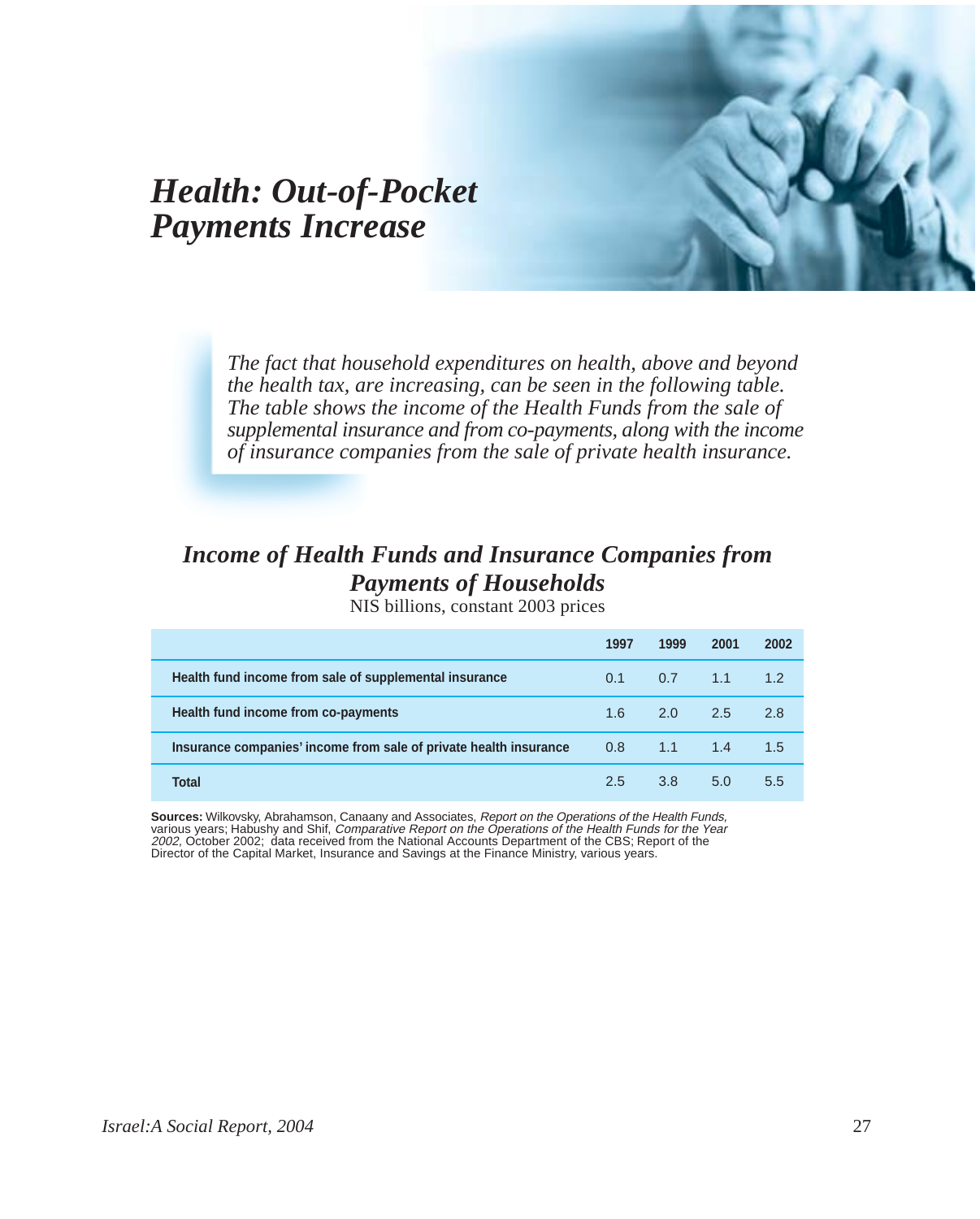## *Health: The Burden Shifts to the Consumer*

*The increasing burden in the consumer of health services is evident from the increase in the revenues of the health funds and insurance companies from the sale of insurance policies supplementing the national health insurance, and from the increase in the health funds' revenues from co-payments for medications and treatments. Together, these revenues grew from a total of NIS 2.5 billion in 1997 to NIS 5.5 billion in 2002.*

### *Household Expenditures on Supplemental Health Insurance From Health Funds and Insurance Companies, 1997-2003*

By Income (Disposable) Deciles of Households In Shekels, constant 2003 prices



**Source:** Data obtained courtesy of the Consumption Department, CBS.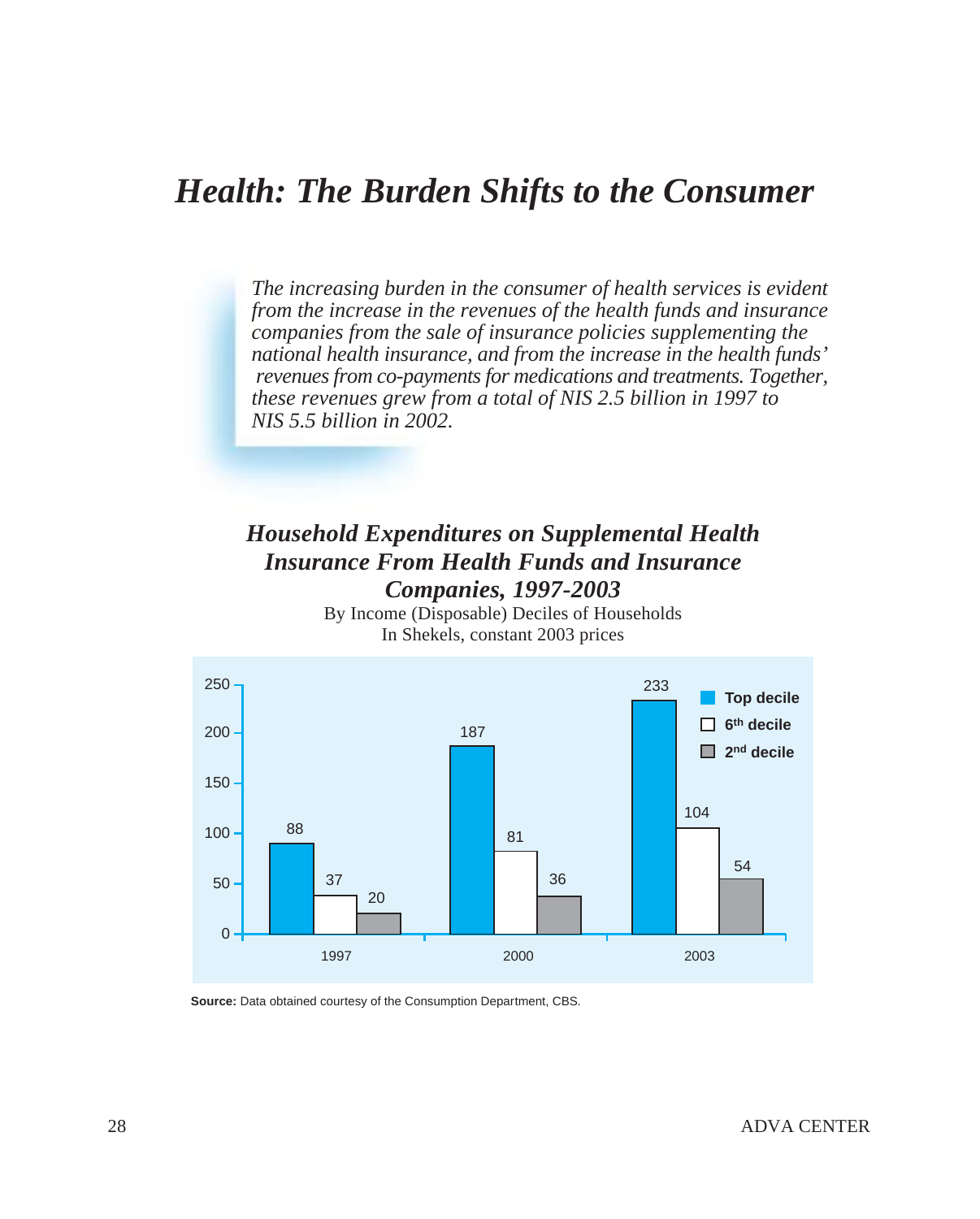## *Upheaval in the Pension System Augurs Increasing Inequality*

*Work pensions – income insurance for retirement – is one of the mainstays of working life in a modern economy. In the framework of pension insurance, employees put aside part of their salaries every month and their employers put aside an additional sum, usually larger, in order to insure that upon retirement employees will not have to make drastic changes in their life styles and will not be dependent solely on social security payments – which in Israel are quite low.*

*The problem is that only about 60 percent of employees in Israel (according to the most optimistic figures) have pension insurance. These are persons who work in established firms or services, in which collective labor agreements apply. Others, especially employees in the lower income brackets, have no pension insurance, and for them retirement brings with it economic distress.*

*What needs to be done is to pass a compulsory pension law, one that will require all working people in Israel to join a pension fund and save for their retirement, to which employers will also contribute.*

*However, that in itself is not enough; the damages done to the pension system in the framework of the 2003 budget need to be redressed. Following are the main issues:*

*Several of the pension funds were nationalized, their connection with organized labor was severed, and some of them were sold to insurance companies.*

*Investment terms of the funds were changed, and 70 percent of the monies were directed to the capital market instead of being invested in special government bonds promising a fixed rate of return on savings.*

*The interest rate on special government bonds was reduced from 5.05 percent to 4.8 percent per annum.*

*Pension funds were allowed to double their management fees, thus reducing future pensions.*

*In order to limit the damages, the following steps need to be taken:*

*Management fees need to be lowered, so that the savings of working people provide income in old age and not easy profits for insurance companies.*

*A minimum return of 4 percent needs to be guaranteed on pension monies invested in the capital market, as is the practice in Switzerland and a number of other advanced countries.*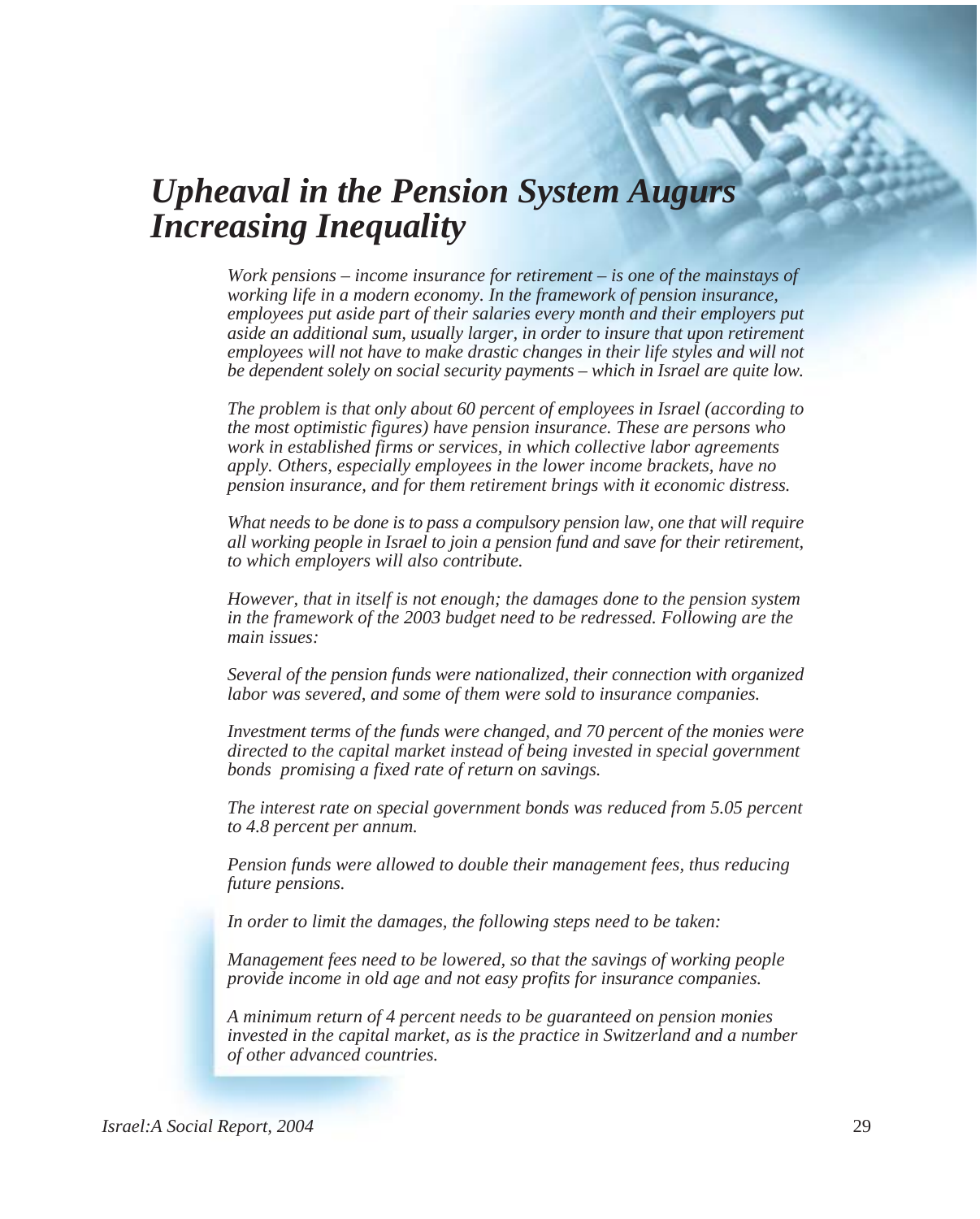

## *Workplace Pensions: Perpetuating Inequality*

*Not only is pension insurance more common among employees in the middle and upper income brackets than among employees in the lower income brackets; even among insured workers, one finds considerable variation in the amounts of money put aside for retirement. This results in large disparities in the standard of living at retirement, differences that are the direct result of the polarization in salaries.*

*The following table presents the average expenditure of households on pension and provident funds. It should be noted that the average includes households in which no one saves for retirement and households in which one or more persons save for retirement.*

*In 2003, the average retirement savings of households in the top quintile through a pension or provident fund was 54 times higher than that of households in the bottom quintile, 8 times higher than that of households in the second quintile, 3.5 times higher that that of households in the third quintile, and about twice as high as that of households in the fourth quintile.*

### *Monthly Savings Through Pension or Provident Funds, by Income Quintile, 1997-2003*

|      | Average<br>Saving | <b>Bottom</b><br>Quintile | <b>Second</b><br>Quintile | <b>Third</b><br>Quintile | <b>Fourth</b><br>Quintile | Top<br>Quintile |
|------|-------------------|---------------------------|---------------------------|--------------------------|---------------------------|-----------------|
| 1997 | 220               | 25                        | 83                        | 169                      | 267                       | 552             |
| 1998 | 215               | 19                        | 81                        | 173                      | 296                       | 507             |
| 2001 | 287               | 19                        | 107                       | 206                      | 361                       | 743             |
| 2003 | 272               | 13                        | 85                        | 199                      | 354                       | 700             |

By net income per standard person In NIS, constant 2003 prices

**Sources:** Adva Center analysis of CBS, Household Surveys, various years; figures for 2003 were obtained courtesy of the Consumption Department of the CBS.